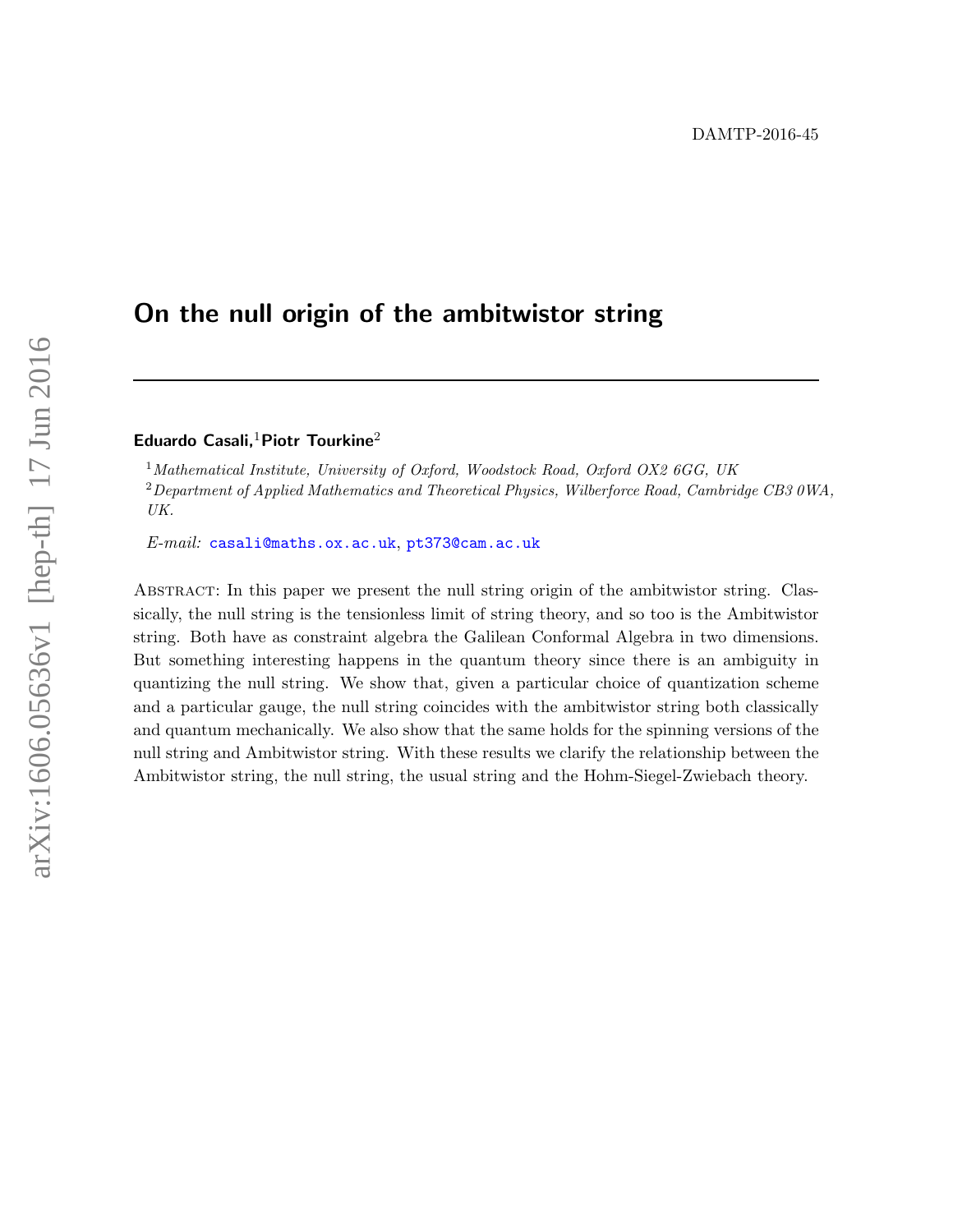# Contents

|       | Introduction                                        | $\mathbf 1$    |
|-------|-----------------------------------------------------|----------------|
|       | The tensionless limit                               | 3              |
|       | Classical action<br>2.1                             | 3              |
|       | Constraint algebra<br>2.2                           | $\overline{5}$ |
|       | 2.3<br>Quantization and spinning string             | $\overline{7}$ |
| $3 -$ | The ambitwistor string                              | 10             |
|       | The ambitwistor string action<br>3.1                | 10             |
|       | 3.2<br>Residual gauge symmetry                      | 12             |
|       | 3.3<br>Equations of motion in the second order form | 12             |
|       | Equations of motion in the first order form<br>3.4  | 13             |
| 4     | Relation to tensionful strings                      | 14             |
|       | The bosonic string<br>4.1                           | 14             |
|       | 4.2<br>The spinning string                          | 17             |
| 5     | Discussion                                          | 19             |

## <span id="page-1-0"></span>1 Introduction

The Cachazo-He-Yuan (CHY) formulae  $[1–5]$  $[1–5]$  are a remarkable set of formulae, expressing the tree-level scattering amplitudes of a variety of theories (scalar, gauge, gravity) as worldsheet integrals localized onto the solutions of the so-called scattering equations. The Mason-Skinner Ambitwistor string [\[6,](#page-19-3) [7\]](#page-19-4) gave a rationale for these formulae as a holomorphic string subjected to the constraint  $P(z)^2 = 0$ , which enforces the scattering equations.<sup>[1](#page-1-1)</sup> This stringy origin allowed the CHY formalism to be extended in several directions  $[8-10]$  $[8-10]$ , including, very interestingly, loops  $[11-14]$  $[11-14]$ .

So far, all the theories describable in this elegant formalism are, more or less, compactifications of type II supergravity or super-Yang-Mills. It is therefore natural to expect that Ambitwistor string could correspond to some field theory limit, i. e.  $\alpha' \to 0$ , of string theory.

However, the scattering equations are also famously known to govern the dynamics of the opposite limit of string theory, the Gross-Mende limit, where the tension  $T = 1/(2\pi\alpha')$ goes to zero [\[15,](#page-20-4) [16\]](#page-20-5). How then could these two limits have anything in common ?

<span id="page-1-1"></span> ${}^{1}P^{\mu}(z)$  is the momentum of the string.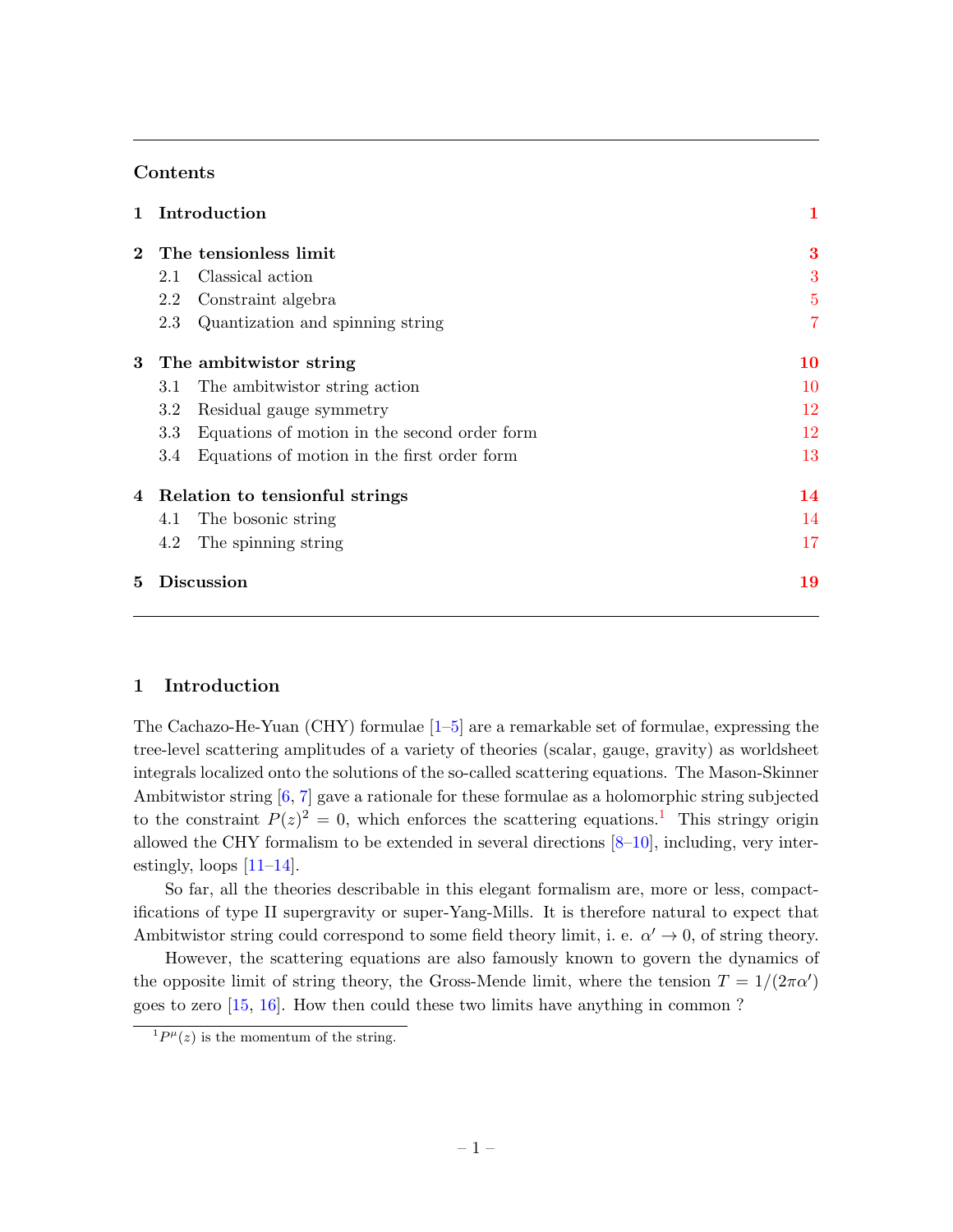In this paper, we argue that this paradox is clarified when the Ambitwistor string is seen as a tensionless string. Already long ago  $[17, 18]$  $[17, 18]$  $[17, 18]$  it was noticed that null strings  $[19]$ , or tensionless strings, possess a quantization ambiguity that can lead to two very different theories. The first one is a higher-spin like theory [\[20\]](#page-20-9), in accordance with the picture of [\[21\]](#page-20-10). And a truncated theory with only a few states in its spectrum. In the case of the RNS – or spinning – null string, this spectrum was observed to be that of type II supergravity in  $[17]$ . We review these constructions in this paper and relate them to the Ambitwistor string and the scattering equations.

In the tensionless limit, the classical tensionful string constraint  $P^2 + T^2 (\partial_{\sigma} X)^2 = 0$ , reduces to  $P^2 = 0$ , therefore it is natural that both the Gross-Mende limit and the Ambitwistor string have the scattering equations at the heart of their dynamics. This happens to be so, even though they are different quantum theories, with Fock-spaces built out from different vacua. In order for the reader to appreciate this point already now, we give below the definitions of the two different vacua of the quantized tensionless string in terms of the Fourier modes of the  $P^{\mu}$  and  $X^{\mu}$  fields;

$$
p_n^{\mu}|0\rangle_{HS} = 0, \quad \forall n \in \mathbb{Z} \qquad vs \qquad \begin{cases} x_n^{\mu}|0\rangle_A = 0 & \forall n > 0, \\ p_n^{\mu}|0\rangle_A = 0 & \forall n > 0, \end{cases}
$$
 (1.1)

where the indices HS and A stand for "higher-spin like" and "Ambitwistor", respectively.A significant part of this paper is concerned with a study of the various relationship between these theories, at the classical and quantum level.

Interestingly, the constraint algebra of the tensionless string has been studied recently in particular in the context of the flat holography, and is nowadays known as the Galilean Conformal Algebra [\[22,](#page-20-11) [23\]](#page-20-12). This algebra usually appears from the non-relativistic limit of a conformal field theory, but there exists an interesting coincidence in two dimensions. Two different contractions of the Virasoro algebra, a non-relativistic one where the worldsheet speed of light goes to infinity, and a ultra-relativistic one where it goes to zero, give isomorphic algebras. One could therefore expect that these two limits should, naively, correspond to the two different tensionless theories. But this is not necessarily the case. In fact, both limits give locally gauge-equivalent versions of the same theory, and moreover, the Ambitwistor string is yet another gauge choice for such system. We argue that this gauge choice is an important element as it allows to identify one of the null string constraint with the holomorphic stress tensor of a chiral conformal field theory.

The Ambitwistor string is therefore not the limit of the usual string at the quantum level, but rather the limit of an alternatively quantized string as will be expanded below. This quantization scheme was also found by Siegel in [\[24\]](#page-20-13), where it was referred to as a change of boundary conditions.

In the following sections we review the classical and quantum aspects of the tensionless or null string, based on older results in the literature. We then reinterpret the Ambitwistor string as a gauge-choice of the null string, clarifying some of its geometrical aspects regarding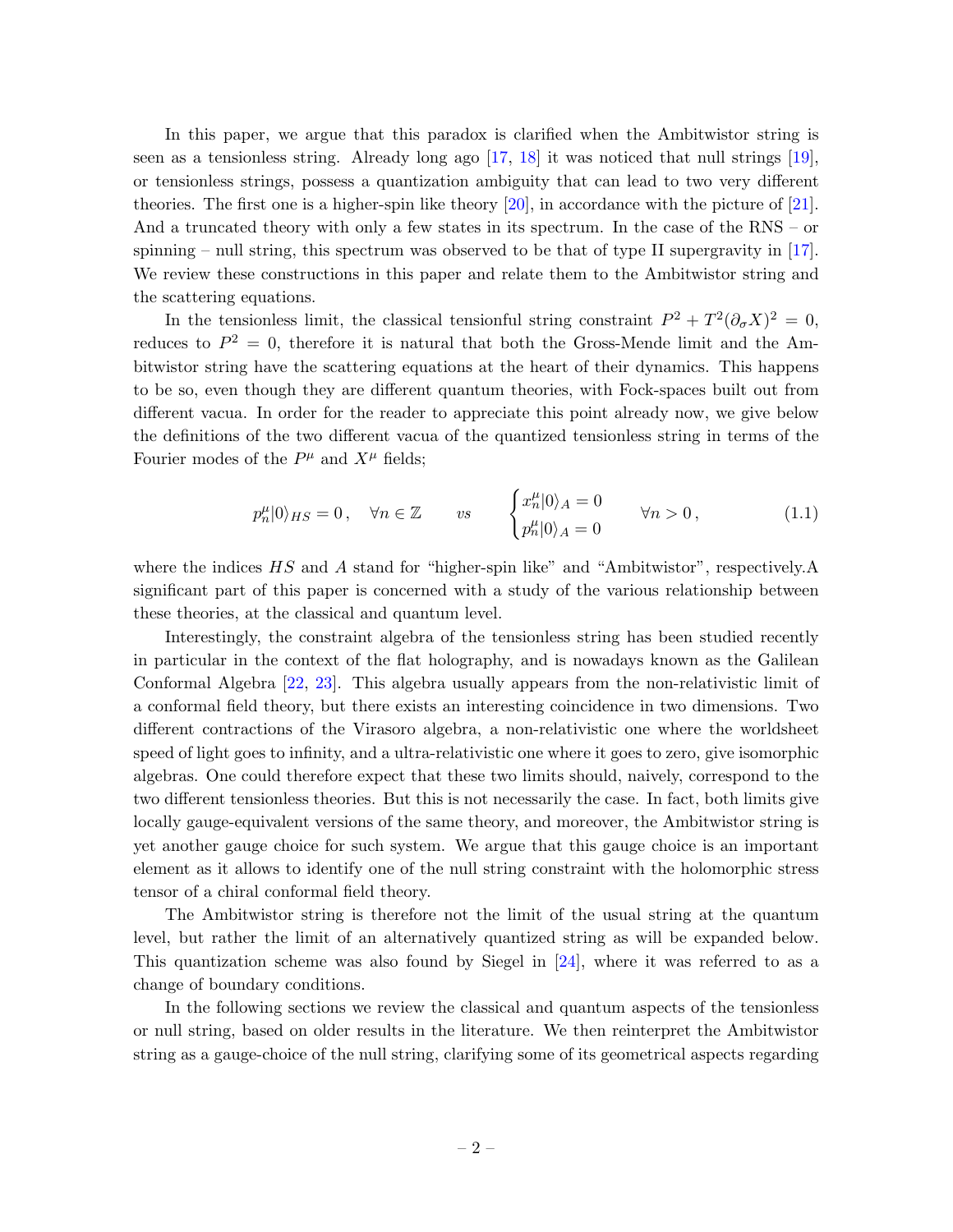

**Figure 1.** Diagram that illustrates the ambiguity of the order between the limit  $\alpha' \to \infty$  or Gross-Mende limit and quantization.

the interplay between its intrinsically degenerate metric and emergent light-cone structure. The relationship with the usual tensionful string is tackled next, where we relate it to a twisted quantization of the string and show how the normal ordering constant is affected by such quantization scheme.

One of the most interesting applications of our work is that we expect that it should pave the way to understanding completely the moduli problem of the ambitwistor string, following for instance [\[25\]](#page-20-14). In particular, this should allow a geometrical determination of the integration cycle at loop-level [\[26\]](#page-20-15), something that cannot be done from purely CFT considerations. This would also clarify the question of modular invariance in these theories.

## <span id="page-3-0"></span>2 The tensionless limit

The tensionless limit of the bosonic string has been studied in the past from a variety of points of view. Here we summarize the parts of the literature relevant to the ambitwistor string.

#### <span id="page-3-1"></span>2.1 Classical action

We start with the Nambu-Goto action

<span id="page-3-2"></span>
$$
S_{NG} = -T \int_M d^2 \xi \sqrt{-g} \,, \tag{2.1}
$$

where T is the tension,  $\xi^{\alpha} = (\tau, \sigma)$  for  $\alpha = 0, 1$  are the coordinates on the worldsheet M, and  $g = \det g_{\alpha\beta}$  where

$$
g_{\alpha\beta} = \frac{\partial X^{\mu}}{\partial \xi^{\alpha}} \frac{\partial X^{\nu}}{\partial \xi^{\beta}} \eta_{\mu\nu}
$$
\n(2.2)

is the pull-back of the space-time metric to the worldsheet. We take the target space metric  $\eta_{\mu\nu} = \text{Diag}(-, +, \dots, +)$  to be the usual flat metric on Minkowski space. We use standard periodicity  $\sigma + 2\pi \simeq \sigma$ , so the worldsheet is a cylinder. In this paper we only deal with the closed string. There are tensionless versions of the open string, see [\[27\]](#page-20-16) in particular, but their geometry is not fully understood, and we leave their connection to a potential open Ambitwistor string to future study.

In this action, taking  $T = 0$  directly is not meaningful. So, just like in the relativistic particle case, one takes a detour and either introduces auxiliary fields, as in [\[17,](#page-20-6) [28\]](#page-20-17), or goes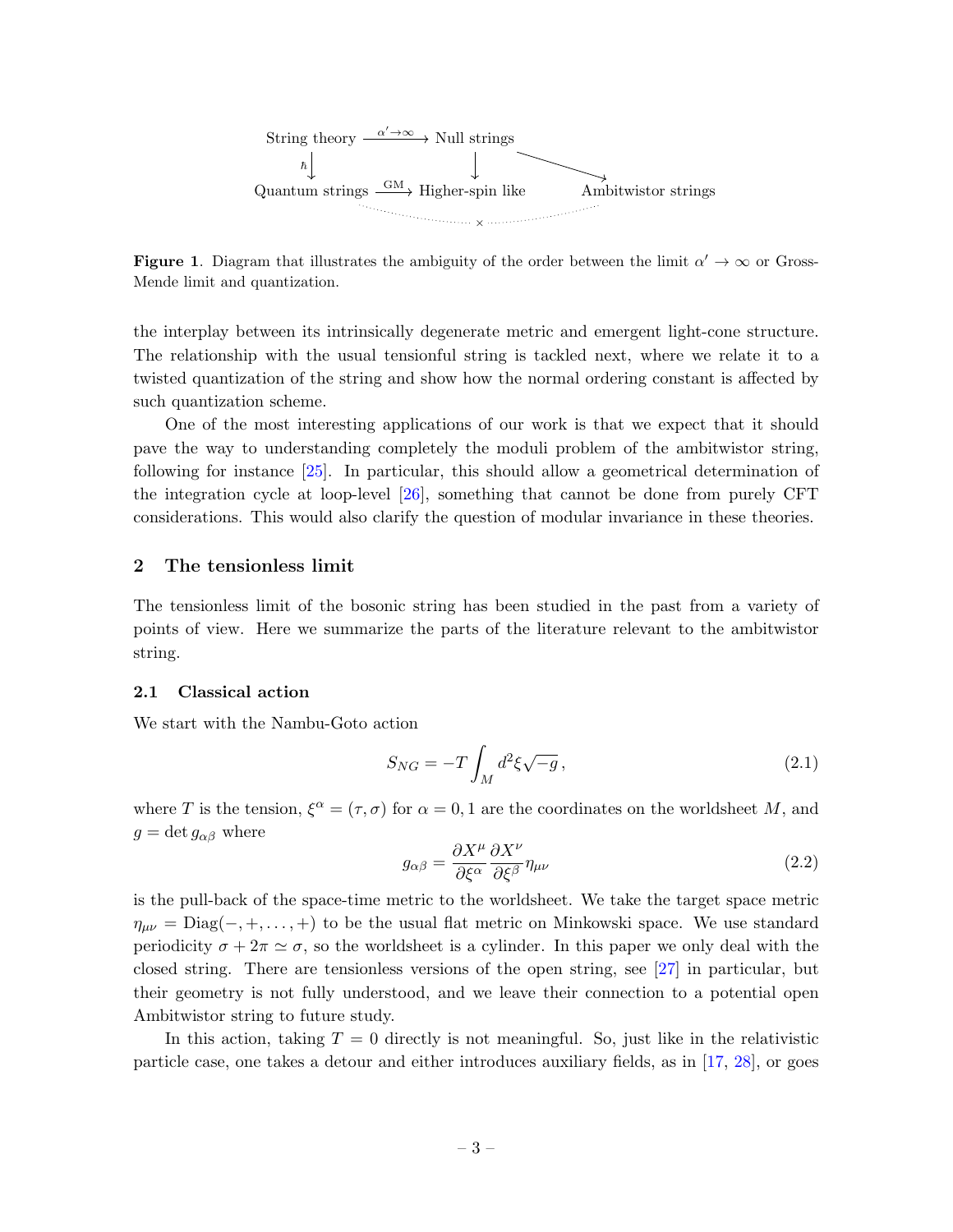to the Hamiltonian formulation. In both approaches, the tension  $T$  appears linearly in the subsequent action and the limit is trivial. Here, we follow the latter, as in [\[29\]](#page-21-0). From the action [\(2.1\)](#page-3-2) we obtain canonical momenta

$$
P_{\mu} = T\sqrt{-g}g^{\alpha 0}\partial_{\alpha}X_{\mu}
$$
\n(2.3)

that obey the following first class constraints

$$
P^2 + T^2 g g^{00} = 0, \t\t(2.4)
$$

<span id="page-4-1"></span>
$$
P \cdot X' = 0. \tag{2.5}
$$

We use the standard notation  $\partial_{\tau} X \equiv \dot{X}$  and  $\partial_{\sigma} X \equiv X'$ .

The theory given by the Nambu-Goto action  $(2.1)$  has reparametrization invariance, so the canonical Hamiltonian vanishes. Time evolution is completely governed by the constraints, and the Hamiltonian is given by

$$
\mathcal{H} = \lambda (P^2 + T^2 g g^{00}) + \mu (P \cdot X'), \tag{2.6}
$$

where  $\lambda$  and  $\mu$  are Lagrange multiplier fields. Their arbitrariness reflects the gauge freedom of the system: setting them to particular values amounts to choosing a particular coordinate system on the worldsheet. The phase-space or Hamiltonian form of the action reads

$$
S_H = \int d^2 \xi \left( P \dot{X} - \mathcal{H} \right) = \int d^2 \xi \left( P \cdot (\dot{X} - \mu X') - \lambda (P^2 + T^2 g g^{00}) \right) \tag{2.7}
$$

Integrating out P gives the second order action

$$
S = \frac{1}{2} \int d^2 \xi \frac{1}{2\lambda} \left( (\dot{X} - \mu X')^2 - 4\lambda^2 T^2 g g^{00} \right)
$$
 (2.8)

which can be rewritten in the Polyakov form

$$
S_P = -\frac{T}{2} \int d^2 \xi \sqrt{-h} h^{\alpha \beta} \partial_{\alpha} X \cdot \partial_{\beta} X \tag{2.9}
$$

with the auxiliary metric

<span id="page-4-0"></span>
$$
h^{\alpha\beta} = \begin{pmatrix} -1 & \mu \\ \mu & -\mu^2 + 4\lambda^2 T^2 \end{pmatrix}
$$
 (2.10)

The choice  $\lambda = \frac{1}{27}$  $\frac{1}{2T}$ ,  $\mu = 0$  is the conformal gauge. Upon setting  $T = 0$ , the metric degenerates. It is then possible to rewrite the action  $(2.10)$  in terms of an auxiliary field  $V^{\alpha}$ , defined by

<span id="page-4-2"></span>
$$
V^{\alpha} = \frac{1}{2\sqrt{\lambda}}(1, -\mu). \tag{2.11}
$$

We then obtain the Lindström-Sundborg-Theodoris  $[29]$  (LST) tensionless string action

<span id="page-4-3"></span>
$$
S = \int d^2 \xi V^\alpha V^\beta \partial_\alpha X \partial_\beta X. \tag{2.12}
$$

$$
-4-
$$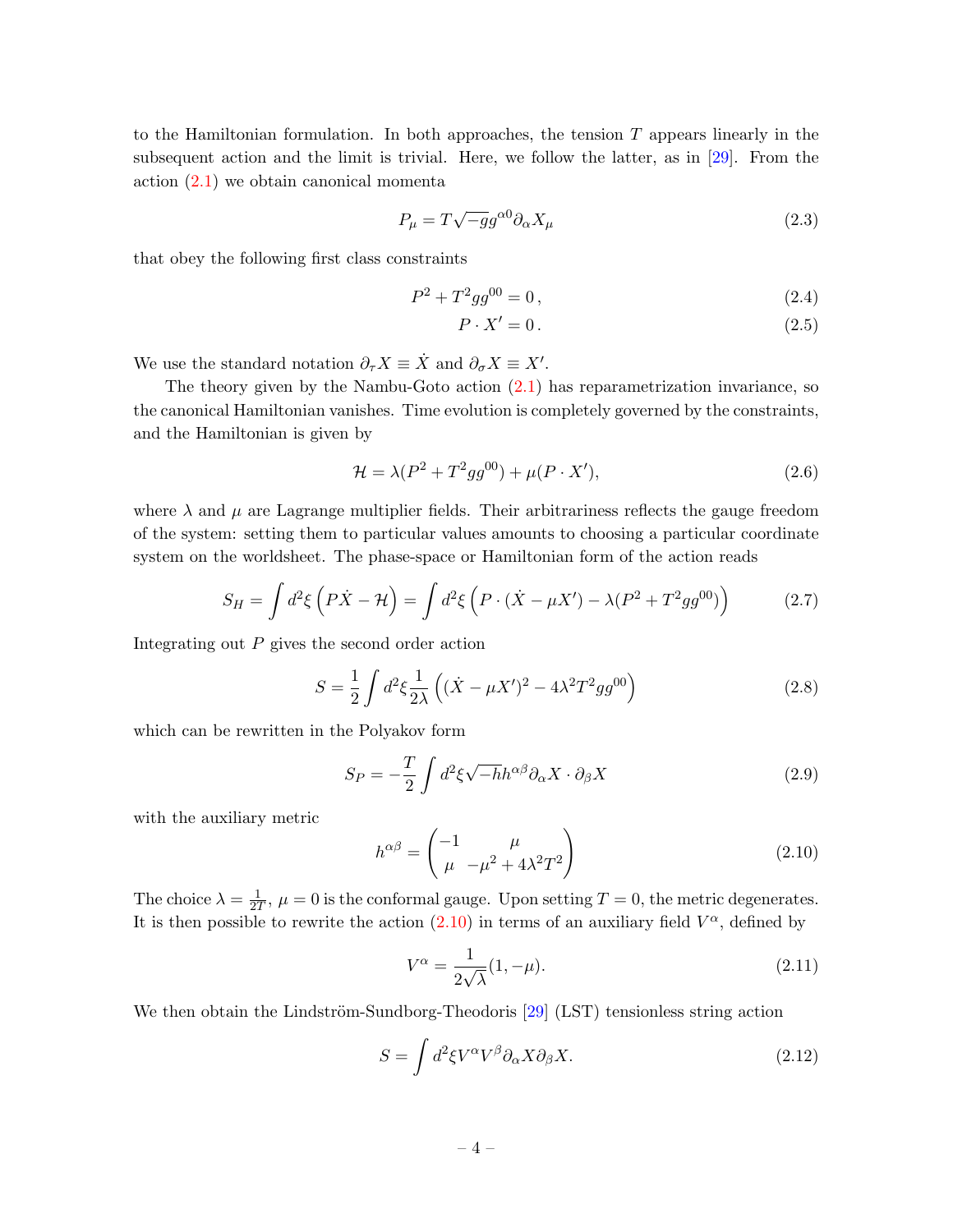The equations of motion (EOM) for  $V^{\alpha}$  imply that the metric  $g_{\alpha\beta}$  has a null eigenvector. Therefore det  $g = 0$  and the tensionless string is a null string. Note that  $V^{\alpha}$  transforms as a vector density under worldsheet diffeomorphisms,  $\xi^{\alpha} \rightarrow \xi^{\alpha} + \epsilon^{\alpha}$ ;

$$
\delta V^{\alpha} = -V \cdot \partial \epsilon^{\alpha} + \epsilon \cdot \partial V^{\alpha} + \frac{1}{2} (\partial \cdot \epsilon) V^{\alpha}.
$$
 (2.13)

This transformations maintains the diffeomorphism invariance of the original string, though not its Weyl invariance. Although the metric degenerate in the null string, it is still possible to obtain its stress energy tensor using the Noether procedure and a local translation transformation. This gives;

<span id="page-5-2"></span>
$$
T_{\alpha}{}^{\beta} = V^{\beta}V^{\gamma}\partial_{\gamma}X \cdot \partial_{\alpha}X - \frac{1}{2}\delta_{\alpha}{}^{\beta}V^{\gamma}V^{\delta}\partial_{\gamma}X \cdot \partial_{\delta}X. \qquad (2.14)
$$

By construction the components of the stress energy tensor are the  $T \to 0$  limit of the constraints [\(2.4\)](#page-4-1). So there is no change in the fact that gravity is being gauged in the worldsheet, but in the absence of a background non-degenerate metric,<sup>[2](#page-5-1)</sup> the moduli problem becomes more complicated.

In most of the literature, the gauge is fixed to

$$
V^{\alpha} = (1,0) \tag{2.15}
$$

which is called Schild or transverse gauge. The question of weather these gauges can be achieved globally or not has not been studied in this context. However, we know from the Ambitwistor string quantization that the obstruction to gauge fixing precisely furnish the moduli of the problem. In  $[25]$  it is was argued that the vector fields  $(2.11)$  have no moduli. While the Ambitwistor does have moduli, they are completely fixed by the scattering equations and the resolution of the apparent conflict might lie on this point. We will address the question of moduli for the null string in future work.

## <span id="page-5-0"></span>2.2 Constraint algebra

We review here the construction of [\[17,](#page-20-6) [20\]](#page-20-9). Imposing the transverse gauge yields the action

$$
S = \frac{1}{2} \int \dot{X}^2,\tag{2.16}
$$

which is supplemented by the first-class constraints

$$
\dot{X}^2 = \dot{X} \cdot X' = 0. \tag{2.17}
$$

The EOM read

$$
\ddot{X} = 0, \tag{2.18}
$$

Together with the constraints we see that this action describes a collection of massless particles moving at the speed of light, bound together by a constraint forcing their velocities to be

<span id="page-5-1"></span><sup>2</sup>Or equivalently a background complex structure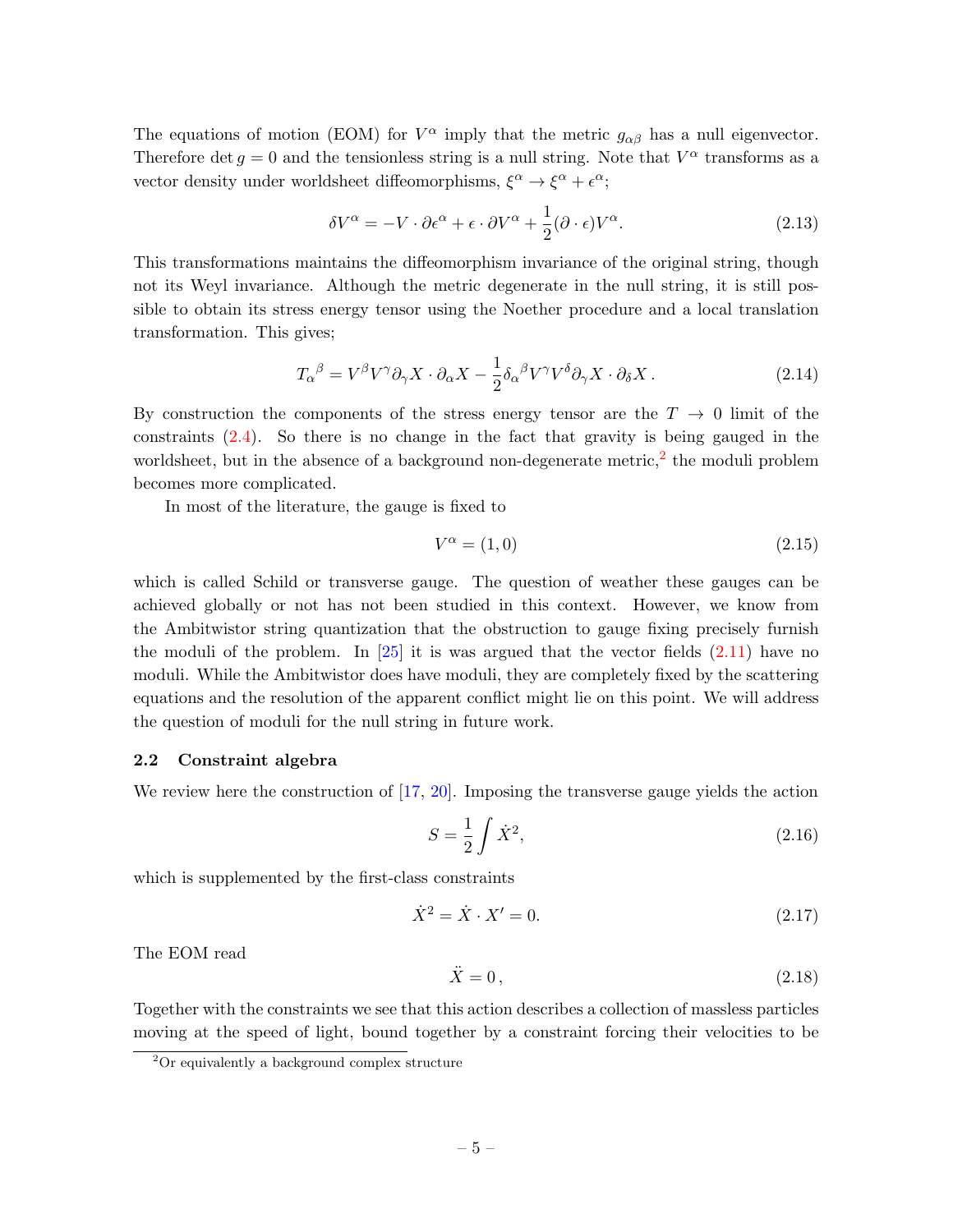orthogonal to the string. This last constraint is a remnant of the stringy character of the original tensionful string. The EOM are solved by  $3$ 

$$
X(\tau,\sigma) = Y(\sigma) + \tau P(\sigma). \tag{2.19}
$$

The mode expansion for each field is defined as

<span id="page-6-2"></span>
$$
Y(\sigma) = \frac{1}{\sqrt{2\pi}} \sum_{n \in \mathbb{Z}} y_n e^{\mathrm{i}n\sigma}, \qquad P(\sigma) = \frac{1}{\sqrt{2\pi}} \sum_{n \in \mathbb{Z}} p_n e^{\mathrm{i}n\sigma}
$$
(2.20)

with Poisson brackets

$$
\{y_n, p_m\}_{PB} = \delta_{n+m,0}.\tag{2.21}
$$

The zero modes  $x_0$  and  $p_0$  are the centre of mass and momentum of the string. In terms of these the constraints modes read

$$
\dot{X}^2 = \frac{1}{2\pi} \sum_n \left( \sum_m p_{n+m} p_{-m} \right) e^{in\sigma} = -\frac{1}{\pi} \sum_n M_n e^{in\sigma}
$$
\n
$$
\dot{X} \cdot X' = \frac{1}{2\pi} \sum_n \left( \sum_m p_{n+m} (-imy_{-m} - im\tau p_{-m}) \right) e^{in\sigma}
$$
\n
$$
= \frac{1}{2\pi} \sum_n (L_n - in\tau M_n) e^{in\sigma} = 0
$$
\n(2.22)

where we have defined the following classical modes for the constraints;

<span id="page-6-3"></span><span id="page-6-1"></span>
$$
L_l = -i \sum_{n} (l - n) p_n \cdot y_{l-n} , \qquad M_l = -\frac{1}{2} \sum_{n} p_n \cdot p_{l-n}
$$
 (2.23)

These generate the constraint algebra

$$
\{L_k, L_l\}_{PB} = -\mathrm{i}(k-l)L_{k+l}, \quad \{L_k, M_l\}_{PB} = -\mathrm{i}(l-k)M_{k+l}, \quad \{M_k, M_l\}_{PB} = 0, \quad (2.24)
$$

which is nowadays known as the 2d Galilean Conformal Algebra (GCA) [\[22,](#page-20-11) [30\]](#page-21-1). This algebra can be obtained starting from the two copies of the Virasoro algebra and taking a ultra-relativistic contraction of their generators. In this limit, the small parameter is always accompanied by the tension, so in practice, it is the same as taking the tension to zero. Note that in the GCA there is a single Virasoro leftover, which indicates the chiral nature of the null string. This leftover Virasoro cannot be identified with either the left, or the right moving Virasoro of the original tensionful string, it is a non-chiral linear combination of both. This symmetry algebra is also the first connection between the null string and the ambitwistor string since the algebra of constraints of the bosonic ambitwistor string is precisely a GCA.

Geometrically the ultra-relativistic limit of the string is obtained by scaling  $\tau \to \epsilon \tau$ and taking  $\epsilon \to 0$ . Thus instead of the two Virasoro algebras which locally generate the diffeomorphisms in time and space we have

$$
L_n = i e^{in\sigma} (\partial_\sigma + i n \tau \partial_\tau), \quad M_n = i e^{in\sigma} \partial_\tau
$$
\n(2.25)

<span id="page-6-0"></span><sup>3</sup>We omit the Lorentz index where they can be understood from context.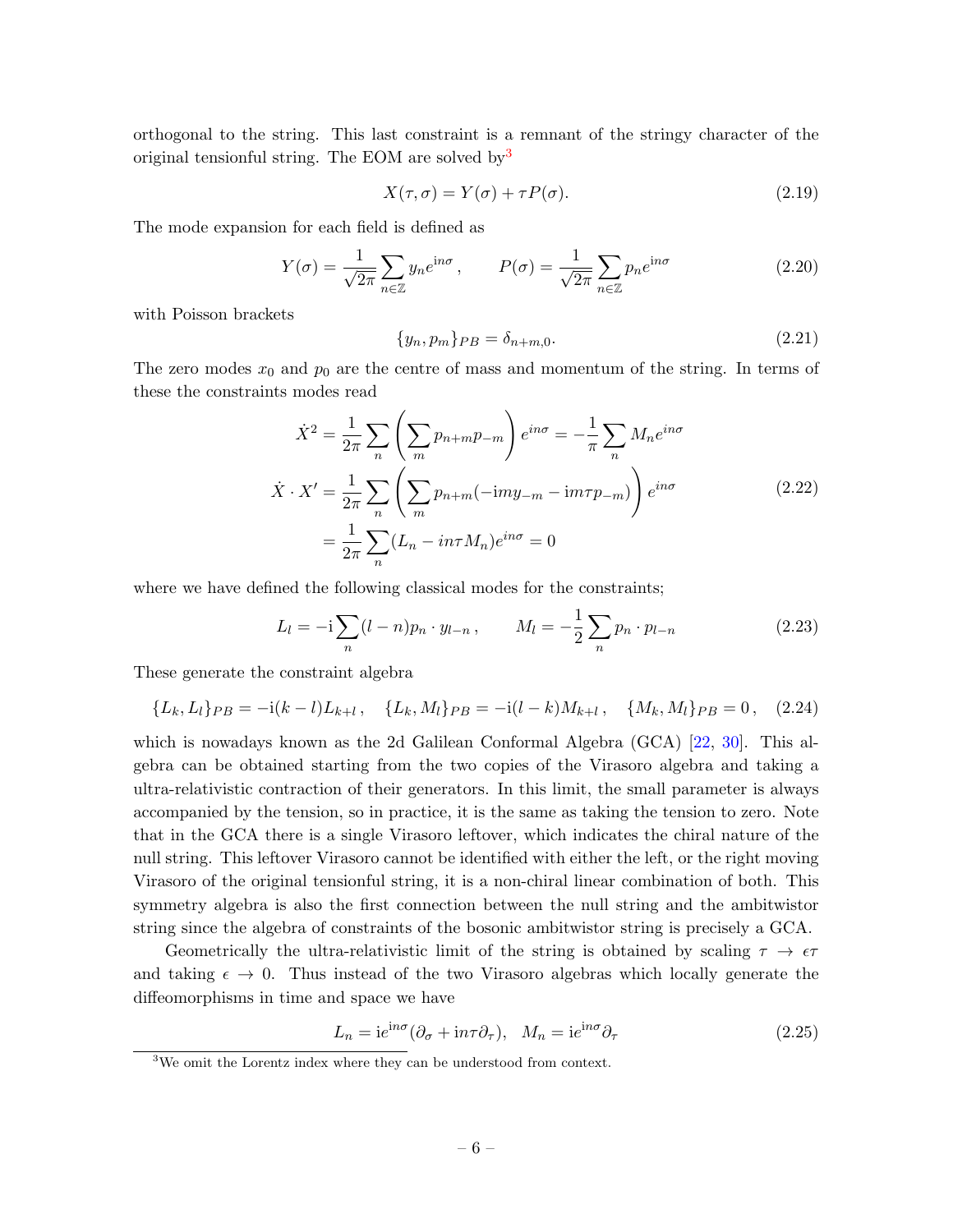The relativistic algebra of the string has also another limit, the non-relativistic one. In this case the contracted algebra is isomorphic to the GCA of the ultra-relativistic limit. This is a coincidence that happens in two spacetime dimensions and it is not true in higher dimensions. This limit corresponds to contracting the spatial dimension by  $\sigma \to \epsilon \sigma$  and taking  $\epsilon \to 0$ . Locally, there's no difference between taking this limit of the ultra-relativistic one, so it is no surprise that the contracted algebras coincide. In terms of the null string, this contraction can be thought of as corresponding to picking the dual transverse gauge, since the roles of  $\tau$  and  $\sigma$  are exchanged compared to the ultra-relativistic limit. Here this limit won't play a role so we won't discuss it further, for more details see [\[23,](#page-20-12) [30,](#page-21-1) [31\]](#page-21-2). It is also known that the GCA2 algebra is isomorphic to the BMS3 algebra, [\[32](#page-21-3)[–35\]](#page-21-4). Asymptotic symmetry algebras also appears in the Ambitwistor string when written in coordinates appropriate for a description as having as target space  $\mathscr{I}$ , the null boundary of Minkowski spacetime [\[36\]](#page-21-5). Furthermore, there are four dimensional models which have  $\mathscr I$  as their target space from the very beginning [\[37,](#page-21-6) [38\]](#page-21-7). There seems to be an interesting connection between the asymptotic geometry and these models which we leave for future work.

#### <span id="page-7-0"></span>2.3 Quantization and spinning string

The quantization of the null string is done in the standard way by replacing Poisson brackets by commutators  $\{ , \}_{PB} \to -i[, ]$ . But this only defines the quantum algebra, which now allows certain central terms in the constraint algebra [\(2.24\)](#page-6-1). In order to define the quantum theory it is also necessary to pick a representation space for this algebra, that is, a choice of vacuum, or equivalently an ordering prescription for the operators. Here, contrary to the tensionful string, there are two inequivalent consistent choices. The first one was discovered first [\[20\]](#page-20-9). It prescribes that the  $p_n$  modes should be on the right of the  $y_n$  modes, and accordingly, defines the vacuum as the state annihilated by all the  $p_n$  modes

<span id="page-7-1"></span>
$$
p_n|0\rangle = 0, \ \forall \ n \in \mathbb{Z} \,. \tag{2.26}
$$

This is the so-called Weyl ordering. With this choice of vacuum, it can be shown that the quantized GCA algebra [\(2.24\)](#page-6-1) does not have a central extension. In particular, the Virasoro subalgebra has zero central charge, implying the fact that Weyl-ordered null strings have no critical dimension  $[20]$ . It was proposed in  $[17, 20]$  $[17, 20]$  $[17, 20]$  that the spectrum of this theory consists of a mass continuum of free-particles of arbitrary integer higher spins.

This theory is not the ambitwistor string, which has a finite spectrum of massless particles and critical dimension 26 in the bosonic case. But there exists another quantization prescription, which corresponds to pulling to the right all the *positive* modes of both  $y_n$  and  $p_n$ , and shifting the negative modes to the left. This is known as the normal ordering prescription. The vacuum is then defined as the state annihilated by the positive modes

<span id="page-7-2"></span>
$$
p_n|0\rangle = y_n|0\rangle = 0 \text{ iff } n > 0. \tag{2.27}
$$

Given this ambiguity in the quantization, which vacuum is the most natural from the  $T \rightarrow 0$  limit of the usual string? In the literature, it has been observed that  $(2.26)$  is the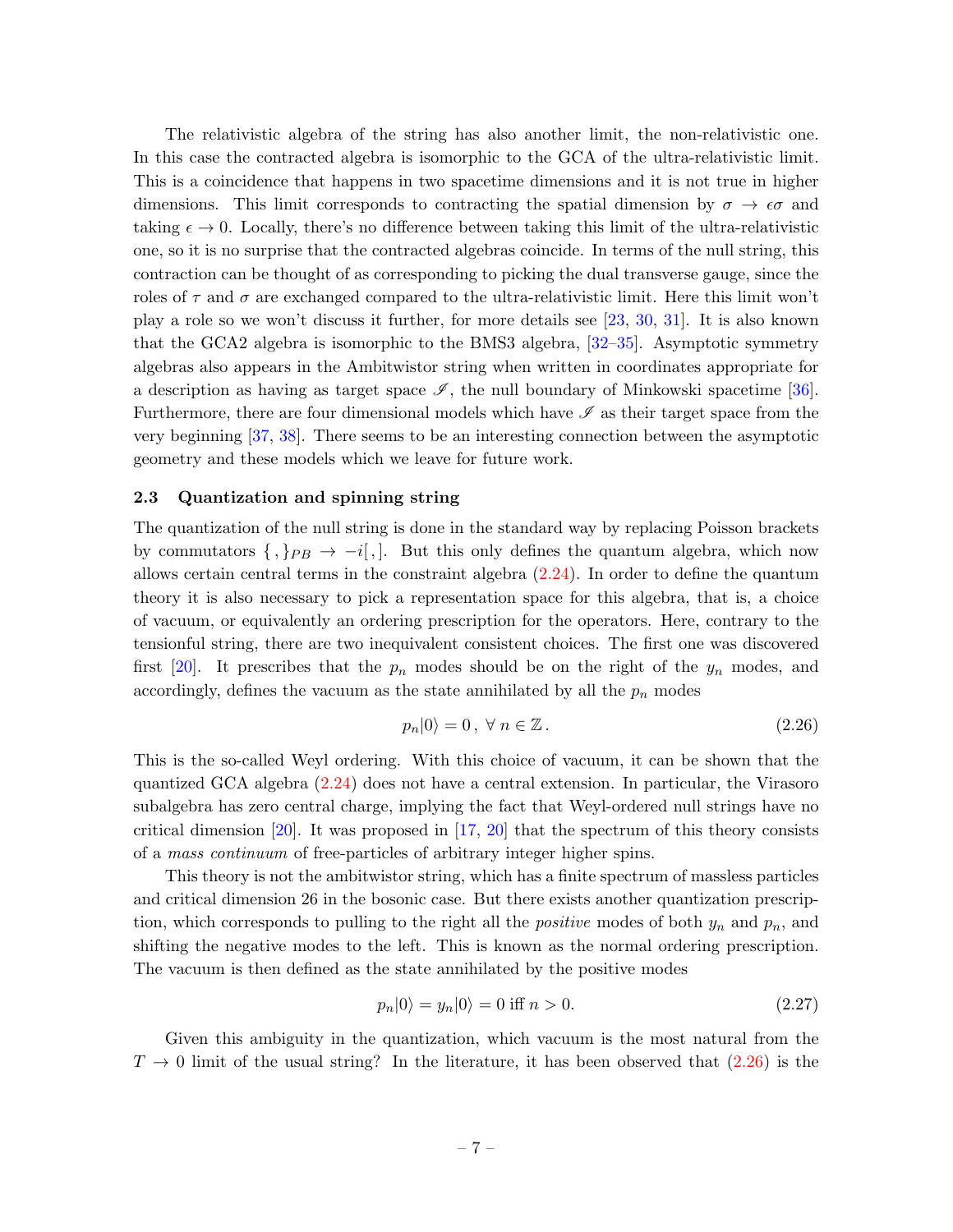natural limit of the string theory vacuum. In the usual string the modes can be defined as

$$
\alpha_n = \frac{1}{2\sqrt{T}} p_n - \mathrm{i}n\sqrt{T}y_n \tag{2.28}
$$

$$
\tilde{\alpha}_n = \frac{1}{2\sqrt{T}} p_{-n} - \mathrm{i}n\sqrt{T}y_{-n}.\tag{2.29}
$$

In the tensionless limit the vacuum conditions  $\alpha_n|0\rangle = \tilde{\alpha}_n|0\rangle = 0$  for all  $\forall n > 0$  reduce to  $p_n|0\rangle = 0$  for all  $n \in \mathbb{Z}$ . But this limit is singular and it is not at all clear that the modes  $\alpha$  and  $\tilde{\alpha}$  are well-defined by themselves in the limit. Nevertheless, the spectrum in the Weyl quantization is closer to the high-energy string, since it contains an infinite tower of higher spin states.

The normal ordering prescription is closer to what we would get from a chiral CFT. If we imagine that the modes  $y_n$  and  $p_n$  are packaged in chiral fields, the usual radial quantization would give the vacuum [\(2.27\)](#page-7-2). With this prescription, it can be shown, using a variety of methods [\[17,](#page-20-6) [18,](#page-20-7) [39\]](#page-21-8), that the CGA has a central extension given by a central charge in the Virasoro subalgebra. This gives a critical dimension of 26 for the null string, the same as for the usual string and for the ambitwistor string. Moreover, in this prescription the spectrum is truncated to a finite number of massless modes, which turn out to be the same states as the ones present in the ambitwistor string. The analysis that we present here then sheds some light on why the bosonic (or heterotic) ambitwistor strings do not work at the quantum level.

In terms of the spectrum, the key difference between these two quantizations lies in the definition of the quantum operator  $L_0 = \sum_n y_n \cdot p_{-n}$ . In the Weyl ordering, the normal ordering constant turns out to be zero, but in the normal ordering its value is −2. Recall that  $L_0$ , being the zero mode of  $\dot{X} \cdot X'$ , generates global translations around  $\sigma$ , so in the latter quantization scheme the spectrum is truncated to operators with angular momentum  $-2$ . This is in essence the same phenomenon that arises in the bosonic ambitwistor string, where the physical states are required to have conformal weight 2 when the ghosts are stripped off. We omit the proofs of these assertions since they can be easily found in the literature, see [\[17\]](#page-20-6) for instance. We also sketch the calculation for the spinning string below.

The three physical states are  $p_{-}^{\mu}$  $^{\mu}_{-1}p_{-1}^{\nu}|0\rangle, (p_{-}^{\mu})$  $^{\mu}_{-1}y_{-1}^{\nu}-y_{-}^{\mu}$  $_{-1}^{\mu}p_{-1}^{\nu})|0\rangle$  and  $p_{-}^{\mu}$  $^{\mu}{}_{-1}p^{\mu}$  $_{-1}^{\mu}|0\rangle$ , corresponding to a graviton, a two-form and a dilaton, as the bosonic ambitwistor string. Note that using the usual hermitian conjugation, it is evident that these states have zero norm, which points to some inconsistency of the quantum theory. If the bosonic ambitwistor string and the null string are, as we argue below, the same then this inconsistency is to be expected, since from [\[9\]](#page-20-18) we know that the bosonic ambitwistor string is not target-space diffeomorphism invariant at the quantum level.

From the same work, we know that the spinning version of the Ambitwistor string with two real fermions on the worldsheet is target space diffeomorphism invariant. This shows that it is better then to study a supersymmetric version of the null string, which should have better quantum behaviour. In  $[17, 40]$  $[17, 40]$  $[17, 40]$ , the authors also studied a spinning version of the null string, and showed how it appears classically from the  $T \to 0$  limit of the  $\mathcal{N} = (1, 1)$  string.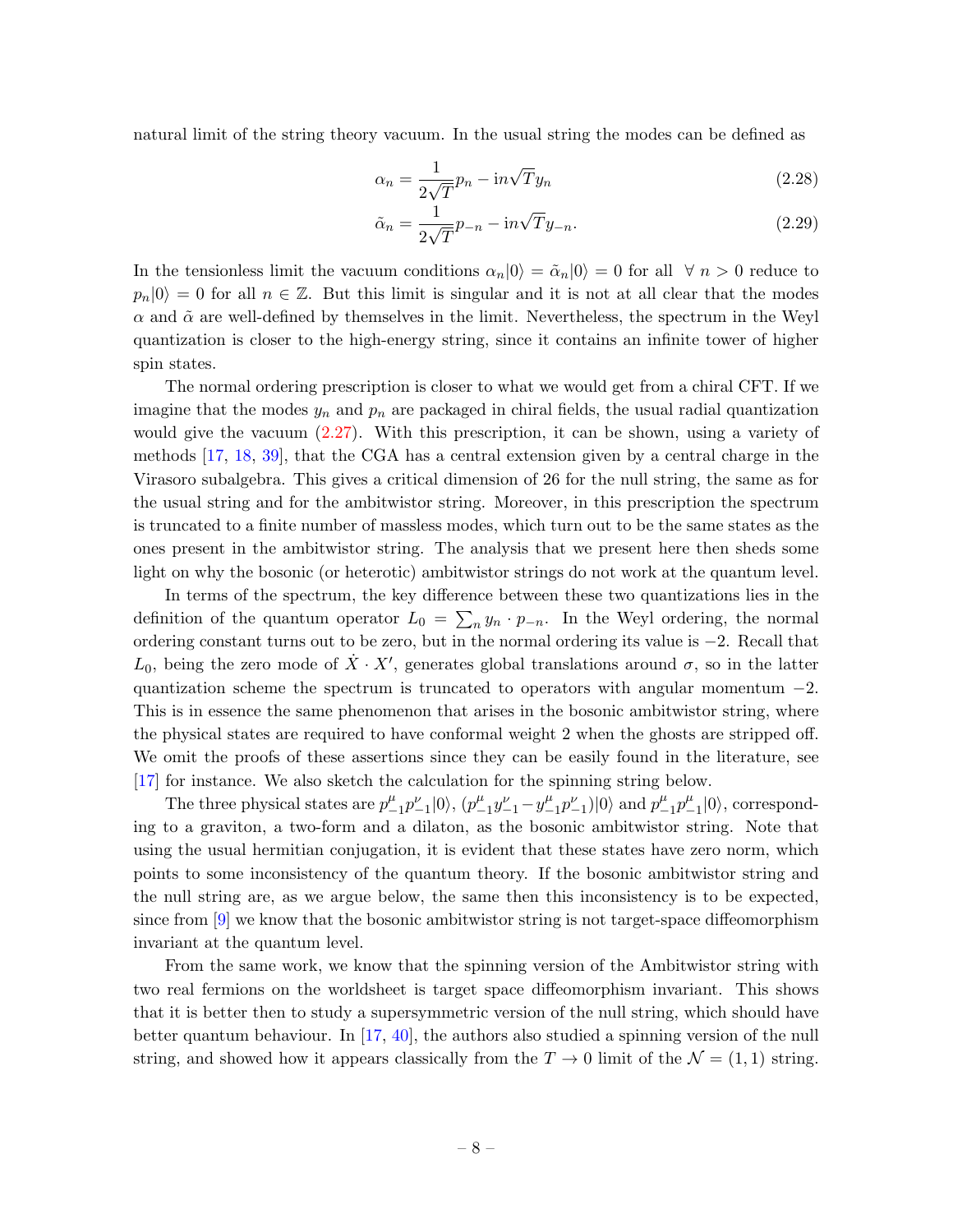The ungauge-fixed LST action [\[41\]](#page-21-10) is

$$
S = \int d^2 \sigma \left( (V^{\alpha} \partial_{\alpha} X^{\mu} + i \Psi^{a \mu} \chi^{a})(V^{\beta} \partial_{\beta} X^{\nu} + i \Psi^{b \nu} \chi^{b}) + i \Psi^{a, \mu} V^{\alpha} \partial_{\alpha} \Psi^{a}_{\mu} \right).
$$
 (2.30)

where the fermions  $\Psi^{a\mu}$  transform as densities of weight  $-1/4$ . The index a takes values in  $\{1, 2\}$  reflecting the two supersymmetries from the tensionful  $\mathcal{N} = (1, 1)$  string. In the transverse gauge, the bosonic mode expansion is the same as [\(2.20\)](#page-6-2), while the fermions (in the NS sector) are expanded as

$$
\Psi^{a\mu}(\sigma) = \sum_{r \in \mathbb{Z} + \frac{1}{2}} \psi_r^{a\mu} e^{ir\sigma}.
$$
\n(2.31)

The constraint algebra of these models was studied thoroughly in [\[17,](#page-20-6) [18,](#page-20-7) [42\]](#page-21-11). The constraints are  $\mathbf{r}^2$ 

$$
P^2 = 0
$$
  
\n
$$
P \cdot X' + \frac{1}{2} \sum_{a=1,2} \Psi^a \cdot \Psi'^a = 0
$$
  
\n
$$
\Psi^a \cdot P = 0 \qquad (a = 1, 2)
$$
\n(2.32)

which are nearly the same as the ambitwistor string. The difference is, once more, that in the ambitwistor the primes in the second constraint are replaced by holomorphic derivatives. Nevertheless the modes algebra is the same for both sets of constraints

$$
[L_m, M_n] = (m - n)M_{m+n}
$$
  
\n
$$
[L_m, L_n] = (m - n)L_{m+n}
$$
  
\n
$$
[L_m, G_r^a] = \left(\frac{m}{2} - r\right)G_{m+r}^a
$$
  
\n
$$
[G_r^a, G_s^b]_+ = \delta^{ab}M_{r+s}
$$
\n(2.33)

where  $G_n^a$  are the modes of  $\Psi^a \cdot P$ .

The quantization ambiguity is still present in this case. Choosing the normal ordering prescription for the bosonic and fermionic modes implies a non-zero normal ordering constant in the constraint  $P \cdot X' + \frac{1}{2} \Psi^a \cdot \Psi'^a$ , which in turn gives a critical dimension 10 in the case of two fermions.<sup>[4](#page-9-0)</sup> The spectrum in the NS vacuum is given by  $p_{-1}|0\rangle$  and  $\psi^a_{-1/2}\psi^b_{-1/2}|0\rangle$ , but after a GSO projection it is truncated to only  $\psi_{-1/2}^1 \psi_{-1/2}^2 |0\rangle$ . This state, together with the  $NS-R$  and R-R sectors, reproduces the spectrum of type II  $A/B$  supergravity. As expected these results are the same as the type II ambitwistor string. What seems to have prevented the authors of [\[17\]](#page-20-6) from calculating scattering amplitudes was a lack of knowledge of the vertex operators in their formalism. Here is where the ambitwistor string shines. Since it is written as a CFT, constructing vertex operators is trivial, and scattering amplitudes can be easily calculated via OPE's. Models with more supersymmetry were studied in [\[42\]](#page-21-11), where it is seen that the  $\mathcal{N} = 4$  model has the same critical dimension as found by Ohmori in [\[26\]](#page-20-15) for the ambitwistor string with extra SUSY. These connect to the zoo of CHY models [\[4,](#page-19-5) [8\]](#page-20-0).

<span id="page-9-0"></span><sup>&</sup>lt;sup>4</sup>Mixed boundary conditions turn out to be inconsistent [\[17\]](#page-20-6).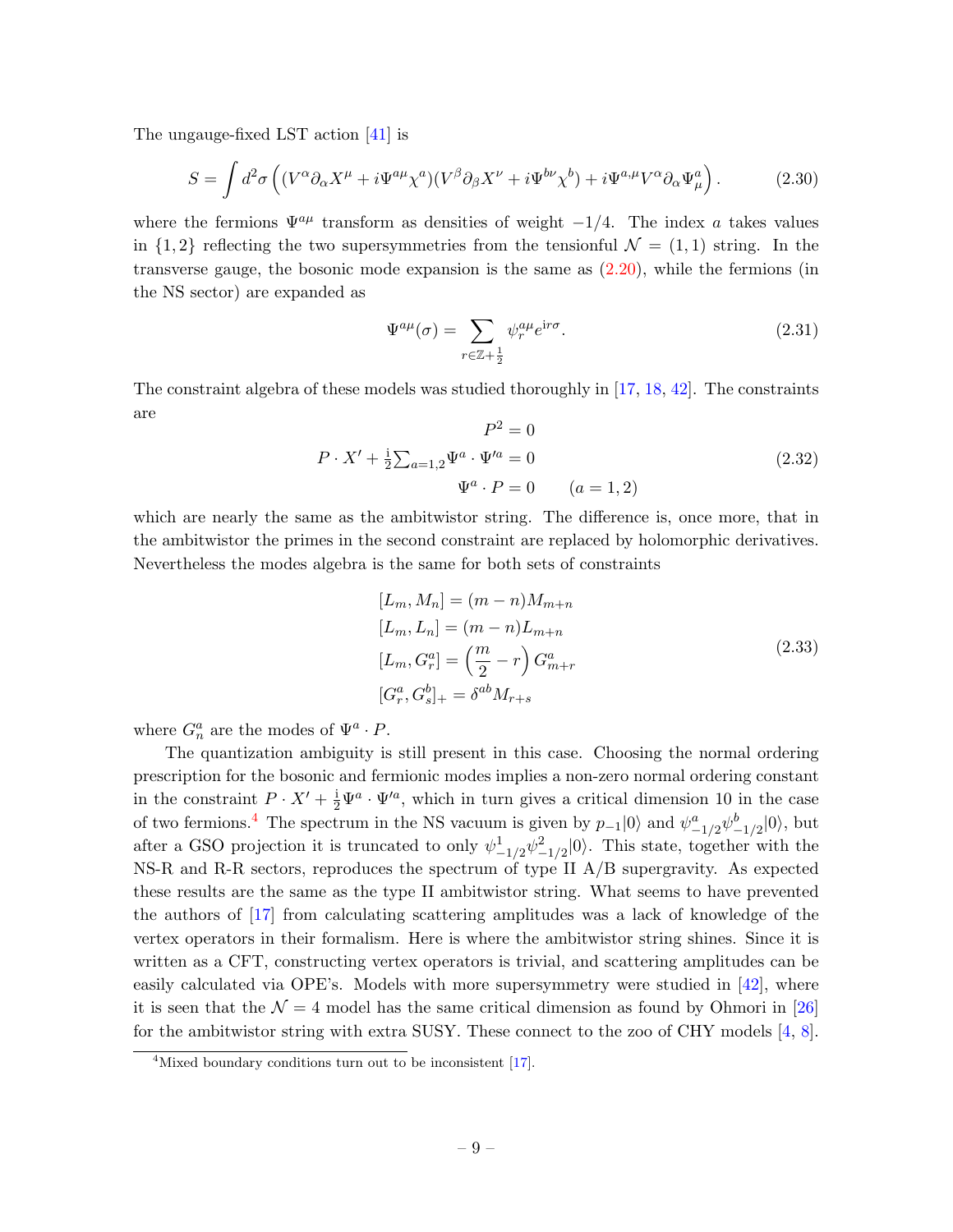All of this is overwhelming evidence that the ambitwistor string and the null string are the same physical system, provided the correct quantization scheme is chosen for the null string. In the next section we show that how the ambitwistor string can be obtained from the null string and we study some of its peculiarities.

### <span id="page-10-0"></span>3 The ambitwistor string

We turn now to the ambitwistor string. Our objective here is to describe how it fits into the framework of the null string as introduced above, and thus, clarify its relation to the usual tensionful string.

So far, we have avoided discussing a crucial point concerning boundary conditions. Starting from a tensionful string with the standard periodicity  $\sigma \simeq \sigma + 2\pi$ , we took the null limit and kept this periodicity throughout the process. However, the null string worldsheet has a degenerate metric, so there are no canonical time-like and space-like directions. A time-like direction is needed to perform the usual canonical quantization, and to identify a worldsheet Hamiltonian. It is also not guaranteed from the start that space-like periodicity is not going to clash with the choice of time-like direction. The Schild gauge essentially assumes that the time is given by the direction of  $V^{\alpha}$ . Given the natural pairing  $Z_{\alpha}W^{\alpha} = Z_0W^0 + Z_1W^1$ , a natural choice for the periodic coordinate is in the direction of a  $U_{\alpha}$  in the kernel of  $V^{\alpha}$ . But this solution is not forced upon us and other choices are possible. Indeed the ambitwistor string is one. We will see that the choice  $\mu = 1$ , and the requirement of periodicity along the 1 (or  $\sigma$ ) direction will be possible only in the gauge  $\lambda = 0$ .

#### <span id="page-10-1"></span>3.1 The ambitwistor string action

The ambitwistor string was originally formulated as a holomorphic CFT in Euclidean signature. In order to make contact with the null string we Wick rotate back to Lorentzian signature and write the original action as

<span id="page-10-2"></span>
$$
S_A = \int d^2 \sigma \, P \cdot \partial_- X \tag{3.1}
$$

where  $\sigma^{\pm} = \tau \pm \sigma$  and  $\partial_{\pm} = \frac{1}{2}$  $\frac{1}{2}(\partial_{\tau} \pm \partial_{\sigma})$ . This action is supplemented by the constraints

$$
T_{++} = P \cdot \partial_+ X = 0, \quad P^2 = 0. \tag{3.2}
$$

The null string first order action is

$$
S = \int d^2 \sigma P \cdot \dot{X} - \mu P \cdot X' - \lambda P^2.
$$
 (3.3)

Taking  $\mu = 1$  and  $\lambda = 0$  we get the ambitwistor string, but with slightly different constraints

$$
P \cdot X' = 0, \quad P^2 = 0. \tag{3.4}
$$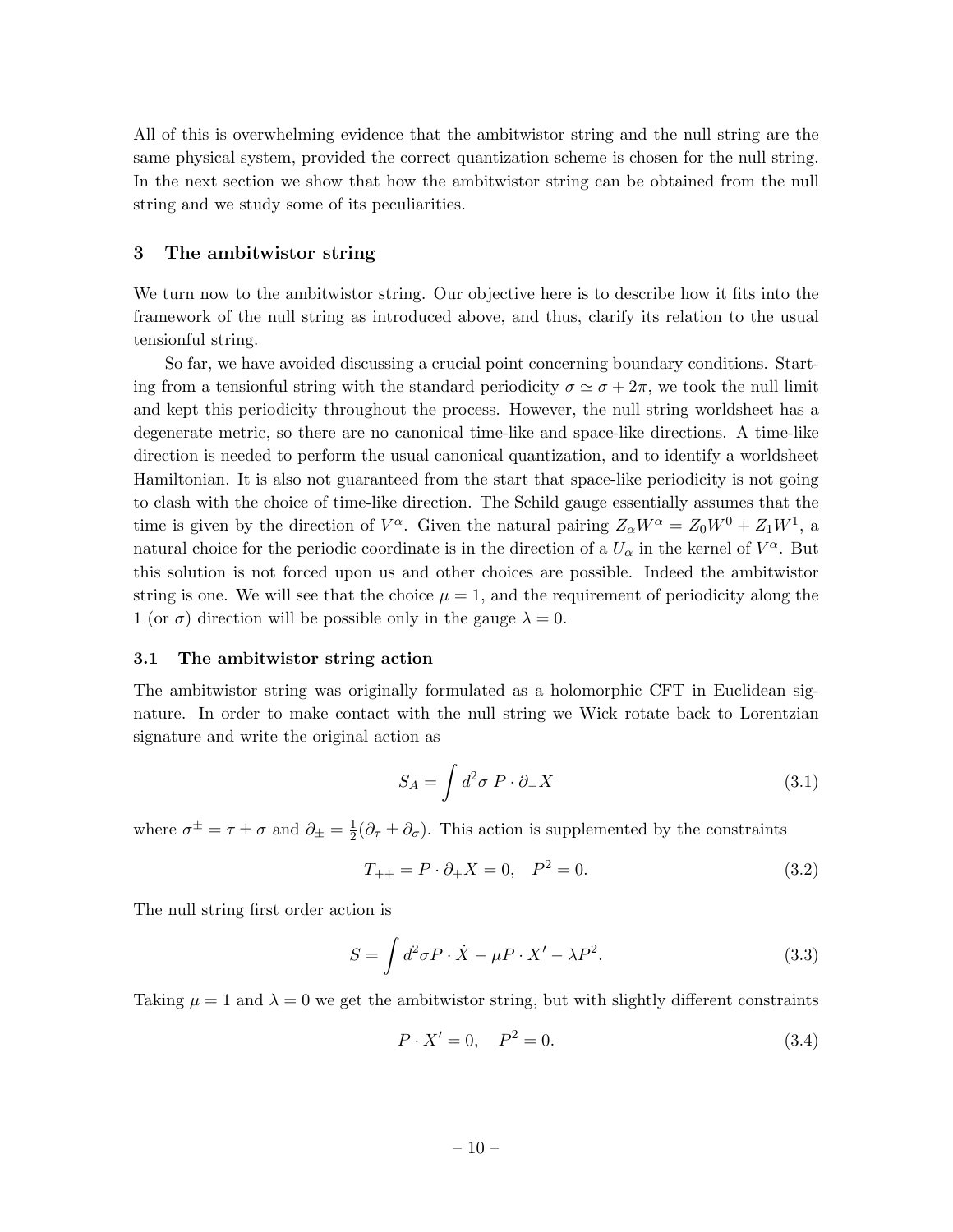However, using the ambitwistor equation of motion  $\partial$ <sub>−</sub>X = 0

$$
P \cdot X' = P \cdot (\partial_- - \partial_+) X = P \cdot \partial_+ X \tag{3.5}
$$

and we used the ambitwistor string equation of motion  $\partial_- X = P$ , together with the  $P^2 = 0$ constraint. The ambitwistor string constraints and the null string constraints are then the same on-shell, therefore the strings are classically equivalent.

Although a simple fact, the importance of the Ambitwistor gauge can't be overlooked. Choosing the gauge  $\mu = 1$  effectively picks a background light-cone structure for the worldsheet. In the Wick rotated framework, this is equivalent to a choice of background complex structure, and a choice of a metric.<sup>[5](#page-11-0)</sup> This is an emergent metric coming purely from the gauge-fixing, the null string has no such non-degenerate metric. The components of the null string stress tensor [\(2.14\)](#page-5-2) are

$$
T_1^0 = P \cdot X'
$$
  
\n
$$
T_0^0 = -T_1^1 = 2\lambda P^2 + \mu P \cdot X'
$$
  
\n
$$
T_0^1 = -\mu (4\lambda P^2 + \mu P \cdot X')
$$
\n(3.6)

In the Ambitwistor gauge ( $\lambda = 0$ ,  $\mu = 1$ ) and on-shell, the stress tensor of this emergent complex structure coincides with the null string stress-energy tensor. This significantly simplifies finding the moduli for the gauge-fixed null string, as it now coincides with finding the moduli for the effective complex structure. It also enables us to use standard CFT methods to study the null string and compute correlation functions. We expect that a similar mechanism is at work in the other four dimensional twistor strings [\[43–](#page-21-12)[46\]](#page-21-13), and that they all fit in the framework of null strings. In this regard we mention that in [\[47,](#page-21-14) [48\]](#page-21-15), a relationship between the four dimensional twistor strings and the null string was already noted.

A more geometrical picture is given by the second-order LST action [\(2.12\)](#page-4-3). The Ambitwistor gauge is singular in the second-order framework since the action is proportional to  $\lambda^{-1}$ . In order to study it, we go to an intermediary gauge similar to what is called the HSZ gauge in Siegel's paper [\[24,](#page-20-13) [49\]](#page-22-0), although there it was used in the tensionful string. It is given by

$$
V^{\alpha} = \frac{1}{2\sqrt{\lambda}}(1, -1).
$$
 (3.7)

In terms of the Lagrange multipliers of the Hamiltonian action this choice corresponds to  $\mu = 1$  and  $\lambda$  unfixed. While the gauge fixing condition  $\lambda = 0$  is perfectly fine in the first order action, it is clearly singular in the second order action The (partially) gauge-fixed action reads

<span id="page-11-1"></span>
$$
S = -2 \int d^2 \xi \frac{1}{\lambda} (\partial_- X)^2.
$$
 (3.8)

Since  $\lambda$  has the correct dimension to be a worldsheet loop-counting parameter (like  $\hbar$  or  $\alpha'$ ), the limit  $\lambda \to 0$  appears as a classical limit, and the action is expected to localize on the extremal field configurations, i.e. the classical solutions. In other words, the string partition function  $\int \mathcal{D}X e^{-\frac{1}{\lambda}S[X]}$  is independent of  $\lambda$ , which we can be taken to zero.

<span id="page-11-0"></span><sup>5</sup>More precisely, a conformal class of metrics.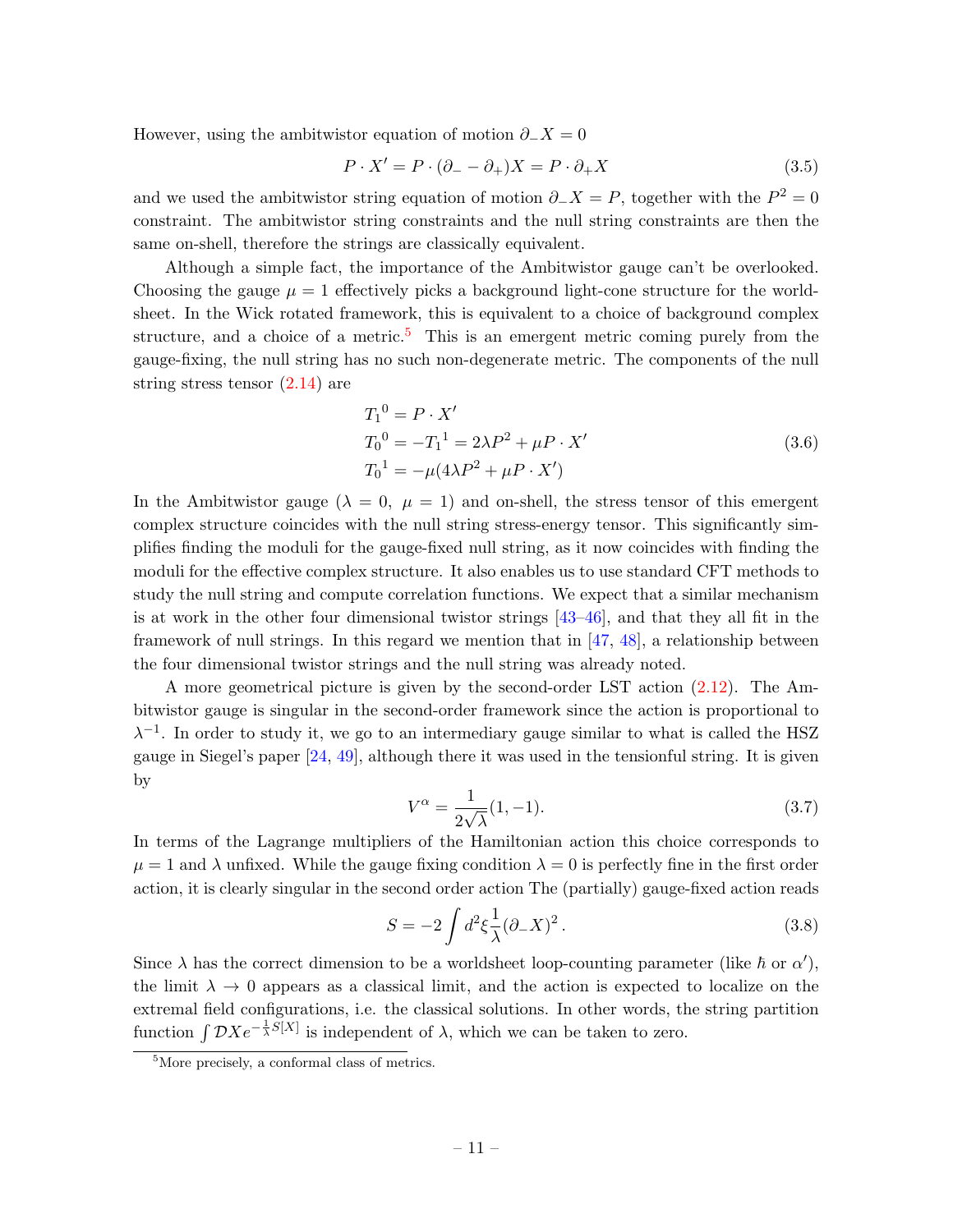#### <span id="page-12-0"></span>3.2 Residual gauge symmetry

We follow here an analysis of [\[27\]](#page-20-16), which we perform it in the ambitwistor gauge. In the tensionful string, the residual symmetry that remains after gauge fixing are the conformal transformations of z and  $\bar{z}$ , here the residual symmetries form the Galilean Conformal transformations, generated by the vector field  $\epsilon^{\alpha}$  or  $\epsilon^{\pm} = \epsilon^{0} \pm \epsilon^{1}$  with

<span id="page-12-2"></span>
$$
(\epsilon^+, \epsilon^-) = (\sigma^- f'(\sigma^+) + g(\sigma^+), f(\sigma^+)) \tag{3.9}
$$

where, in this section only, prime is the ordinary derivative, not the  $\sigma$  derivative. By comparison, conformal transformation are generated by vector fields  $(\epsilon^+, \epsilon^-) = (f(\sigma^+), g(\sigma^-))$ . On a function  $F(\sigma^-, \sigma^+)$ , the vector field [\(3.9\)](#page-12-2) generates the following transformations;

$$
\delta F = \left[ (\sigma^- f'(\sigma^+) \partial_- + f(\sigma^+) \partial_+) + g(\sigma^+) \partial_- \right] F \tag{3.10}
$$

from which we define

$$
L(f) = \sigma^+ f'(\sigma^+) \partial_- + f(\sigma^+) \partial_+, \quad M(g) = g(\sigma^+) \partial_- \tag{3.11}
$$

whose algebra is obtained by decomposing  $f$  and  $g$  in modes

$$
f = \sum_{n} f_n e^{in\sigma^+} \quad g = \sum_{n} g_n e^{in\sigma^+} \tag{3.12}
$$

such that

$$
L(f) = -i \sum_{n} f_n L_n, \quad M(g) = -i \sum_{n} g_n M_n \tag{3.13}
$$

where

$$
L_n = ie^{in\sigma^+}(\partial_+ + in\sigma^- \partial_-), \quad M_n = ie^{in\sigma^+} \partial_-.
$$
 (3.14)

They satisfy the following commutation relations;

$$
[L_n, L_m] = (n - m)L_{n+m}, \quad [L_n, M_m] = (n - m)M_{n+m}, \quad [M_n, M_m] = 0. \tag{3.15}
$$

It seems that in the Ambitwistor gauge we have lost the periodicity of the original null string. In the next section we shall show that this is merely an artifact of this gauge choice.

#### <span id="page-12-1"></span>3.3 Equations of motion in the second order form

Using the second order action in chiral gauge  $(3.8)$ , the equations of motion are

<span id="page-12-4"></span>
$$
\partial_{-}\partial_{-}X = 0,\tag{3.16}
$$

subject to the constraints

<span id="page-12-3"></span>
$$
(\partial_- X)^2 = 0 \tag{3.17}
$$

$$
\partial_- X \cdot \partial_\sigma X = 0 \tag{3.18}
$$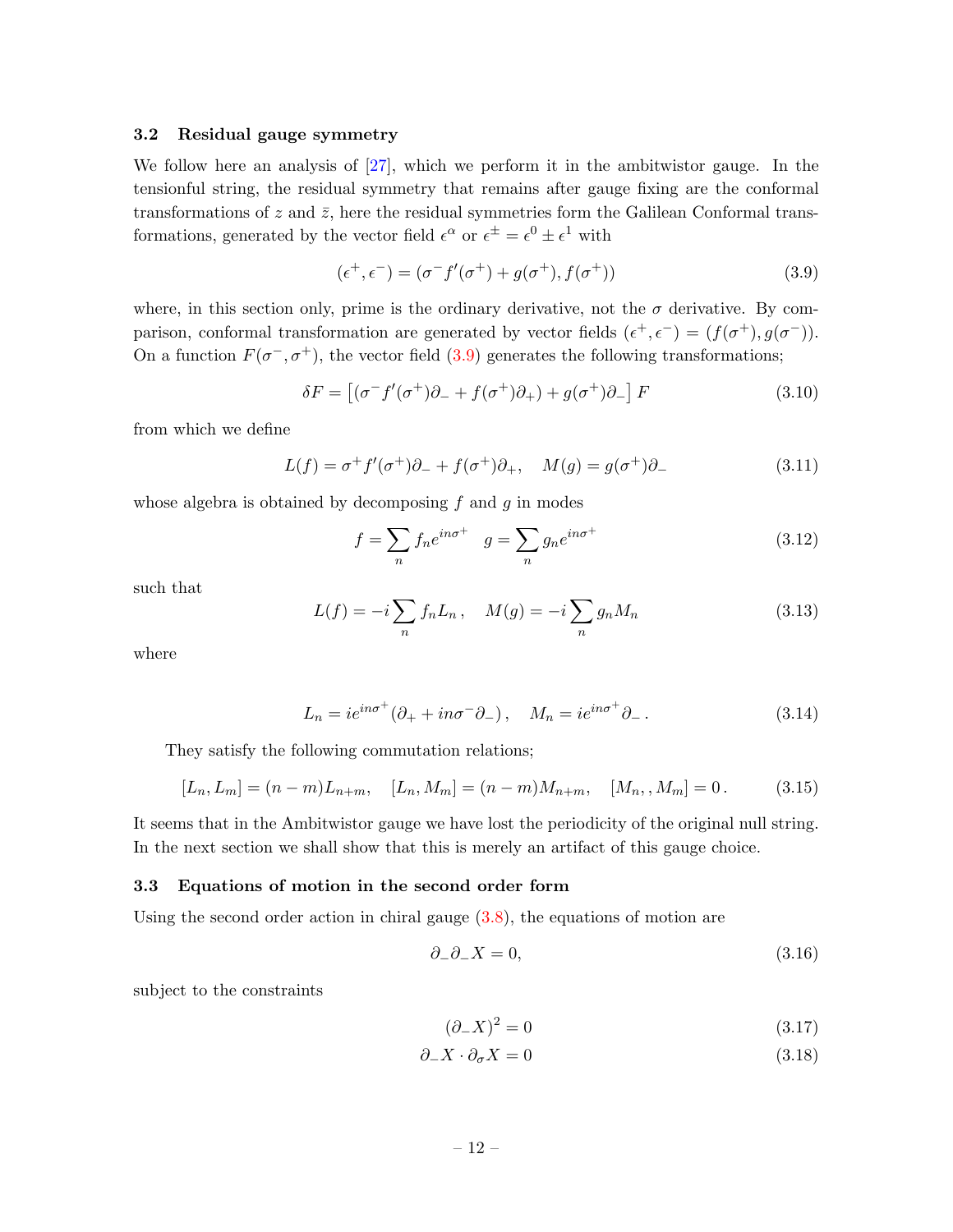where the constraint  $(3.17)$  is the EOM for  $V^{\alpha}$ , just like in the standard string, where the EOM for the auxiliary metric condition gives the Virasoro constraints  $T_{\alpha\beta} = 0$ . The EOM are solved by

<span id="page-13-1"></span>
$$
X(\sigma^-,\sigma^+) = Y(\sigma^+) + \sigma^- P(\sigma^+) \tag{3.19}
$$

with mode expansion

$$
Y(\sigma^{+}) = \frac{1}{\sqrt{2\pi}} \sum_{n} y_{n} e^{-in\sigma^{+}}, \quad K(\sigma^{+}) = \frac{1}{\sqrt{2\pi}} \sum_{n} k_{n} e^{-in\sigma^{+}}.
$$
 (3.20)

It seems that the solution [\(3.19\)](#page-13-1) breaks the string's periodicity  $\sigma_{\pm} \simeq \sigma_{\pm} \pm 2\pi$ . In order to restore it we impose the periodicity conditions

$$
K(\sigma^+ + 2\pi) = K(\sigma^+) \tag{3.21}
$$

$$
Y(\sigma^+ + 2\pi) \simeq Y(\sigma^+) + 2\pi K(\sigma^+),\tag{3.22}
$$

or in terms of the modes  $y_n \simeq y_n + 2\pi k_n$ . While this seems to be a strange condition to impose, it is consistent with the Poisson brackets

$$
\{y_n, y_m\} \simeq \{y_n + 2\pi k_n, y_m + 2\pi k_m\} = 0
$$
\n(3.23)

$$
\{y_n, k_m\} \simeq \{y_n + 2\pi k_n, k_m\} = \delta_{m+n,0}.\tag{3.24}
$$

One might worry about the constraint algebra, and indeed at first sight it seems that there will be problems in defining the modes for  $\partial$ -X · X'. Ultimately, these issues stem from a tension between the periodicity in the gauge  $\mu = 1$  and the singularity of the gauge  $\lambda = 0$ that we are trying to impose in the second-order action. Note that the canonical momentum depends on  $\lambda$ 

$$
P = \frac{1}{\lambda} \partial_{-} X = \frac{1}{\lambda} K \tag{3.25}
$$

so, in order to have a finite canonical momenta when  $\lambda \to 0$  we need to rescale the modes of K by  $\lambda$ . This rescaling leaves the first constraint  $(3.28)$  invariant, but does affect the second constraint [\(3.29\)](#page-14-3)

$$
\frac{1}{\lambda}\partial_-X \cdot X' = P \cdot (Y' - K - \sigma K') = P \cdot (Y' - \lambda P - \lambda \sigma P') \to P \cdot Y' \tag{3.26}
$$

where all the constraints are evaluated at  $\tau = 0$  for simplicity. We see that in the limit we recover the first-order constraints, as expected, and that the periodicity condition on the modes  $y_n$  disappears. This shows that to work with the more geometric second-order Lagrangian we should be very careful in order not to run into inconsistencies.

#### <span id="page-13-0"></span>3.4 Equations of motion in the first order form

Using the first order action in the  $\mu = 1$  gauge, with  $\lambda$  yet unfixed, the EOM for P and X read

$$
\partial_- X = 2\lambda P, \qquad \partial_- P = 0 \tag{3.27}
$$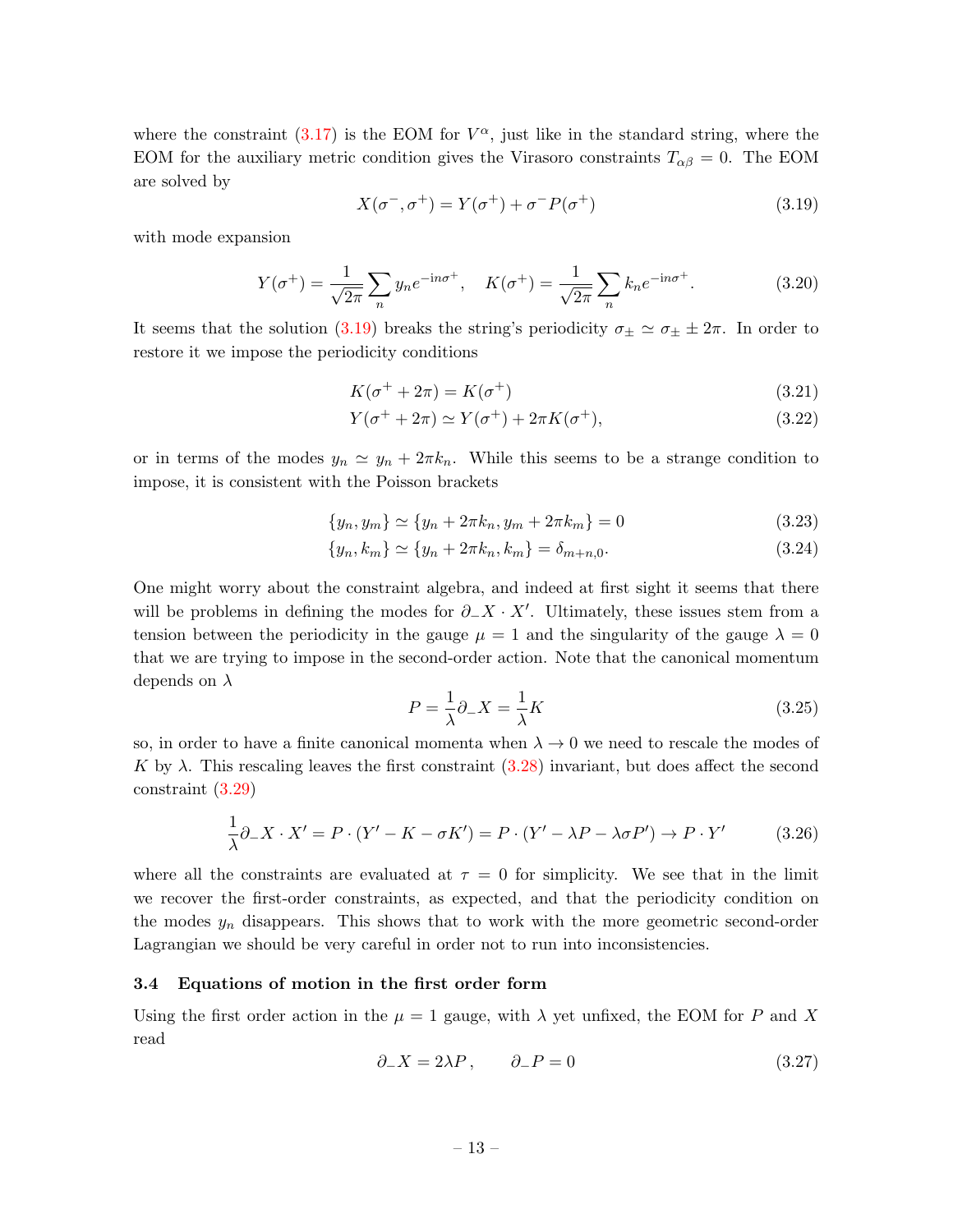still subject to the constraints

<span id="page-14-3"></span><span id="page-14-2"></span>
$$
P^2 = 0\tag{3.28}
$$

$$
P \cdot \partial_{\sigma} X = 0 \tag{3.29}
$$

The EOM are solved by

<span id="page-14-4"></span>
$$
P = P(\sigma^-), \qquad X = Y(\sigma^+) + 2\lambda\sigma^- P(\sigma^+) \tag{3.30}
$$

with mode expansion

$$
Y(\sigma^+) = \frac{1}{\sqrt{2\pi}} \sum_n y_n e^{-in\sigma^+}, \quad P(\sigma^+) = \frac{1}{\sqrt{2\pi}} \sum_n p_n e^{-in\sigma^+}.
$$
 (3.31)

It seems a priori that the solution [\(3.30\)](#page-14-4) breaks the periodicity  $\sigma_{\pm} \simeq \sigma_{\pm} \pm 2\pi$ . But setting  $\lambda = 0$ , the  $\sigma$ -periodicity is restored and the mode expansion of the PX' constraint simplifies to the following;

$$
P \cdot X'|_{\lambda=0} = P(\sigma^+) \cdot \partial_{\sigma} Y(\sigma^+) = -\frac{i}{2\pi} \sum_{n,m} n y_{-m} \cdot p_{n+m} e^{-in\sigma^+} = \frac{1}{2\pi} \sum L_n e^{-in\sigma^+} \quad (3.32)
$$

 $(P<sup>2</sup>$  does not change).

We now give a somewhat heuristic argument to support the idea that the singular gauge  $\lambda = 0$  really allows to actually gauge the stress-tensor of a chiral CFT and not just the  $P \cdot X'$ constraint. For arbitrary  $\lambda$ , it is not hard to see that

$$
P \cdot \partial_+ X \propto \sum_n (L_n - in\lambda \sigma^- M_n) e^{-in\sigma^+} \,. \tag{3.33}
$$

with  $L_n$  and  $M_n$  defined as in eq. [\(2.23\)](#page-6-3). Hence, at  $\lambda = 0$ , we see that the  $L_n$ 's, which are the modes of the null string constraints really do coincide with the modes of the stress-tensor.

On the other hand, it is evident, from looking at the Lie algebra representation of the L and M's in eq. [\(3.14\)](#page-12-4), that the combination  $L'_n \equiv (L_n - in\sigma^{-}M_n) = -ie^{-in\sigma^{+}}\partial_{+}$  are the generators of conformal transformations on  $\sigma^-$ . Moreover, the  $L'_n$  generator obey the same algebra with the  $M_n$ 's, so this is an automorphism of the GCA algebra.<sup>[6](#page-14-5)</sup> So it seems that the singular gauge choice  $\lambda = 0$  automatically enforces that the constraint algebra of the tensionless string do become that of the holomorphic stress-tensor of a chiral CFT.

## <span id="page-14-0"></span>4 Relation to tensionful strings

#### <span id="page-14-1"></span>4.1 The bosonic string

At the classical level, the relationship between the ambitwistor string and the tensionful string is straightforward. As we have shown above, the classical ambitwistor string is nothing else

<span id="page-14-5"></span><sup>6</sup>We are grateful to Balgoje Oblak for a discussion on this point.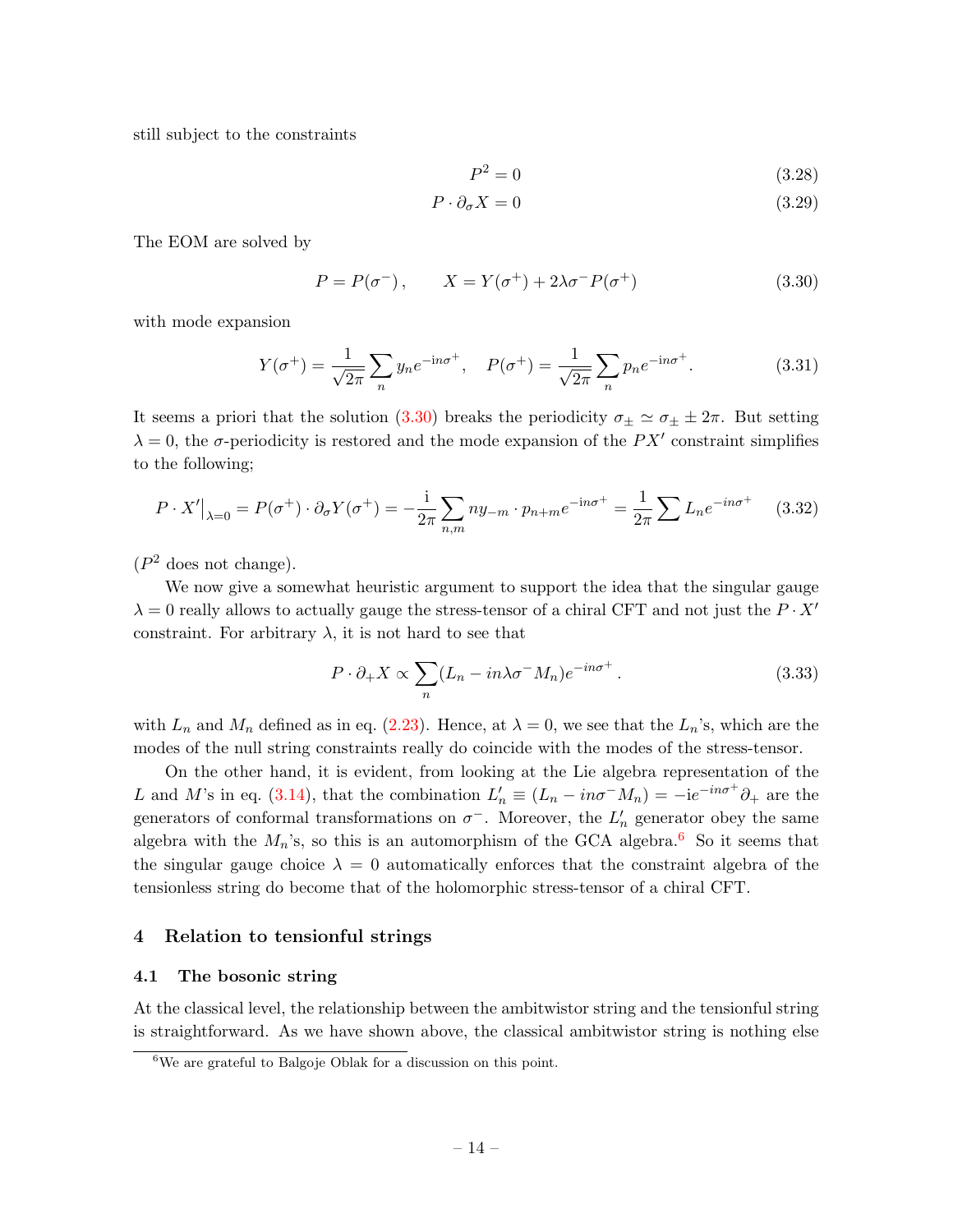than the tensionless limit of the usual string in an unusual gauge. It is at the quantum level that the relationship becomes interesting. This is due to the non-standard (from the tensionful string point of view) choice of vacuum for the ambitwistor string. Recall that the ambitwistor vacuum is defined as the state annihilated by the positive modes of  $P$  and  $X$ , see [\(2.27\)](#page-7-2). To make contact with the usual string, recall the definition of the modes

$$
\alpha_n = \frac{1}{2\sqrt{T}} p_n - \mathrm{i}n\sqrt{T}y_n
$$
  

$$
\tilde{\alpha}_n = \frac{1}{2\sqrt{T}} p_{-n} - \mathrm{i}n\sqrt{T}y_{-n}
$$
 (4.1)

which inherit the commutation relations

$$
[\alpha_n, \alpha_m] = [\tilde{\alpha}_n, \tilde{\alpha}_m] = n\delta_{m+n,0} \tag{4.2}
$$

from the canonical ones  $[y_n, p_m] = i\delta_{n+m,0}$ . In terms of these modes, the ambitwistor vacuum obeys

<span id="page-15-0"></span>
$$
\alpha_n|0\rangle_A = \tilde{\alpha}_{-n}|0\rangle_A = 0, \quad \forall n > 0,
$$
\n(4.3)

in stark contrast to the string theory vacuum, defined by

$$
\alpha_n|0\rangle_S = \tilde{\alpha}_n|0\rangle_S = 0, \quad \forall n > 0. \tag{4.4}
$$

The alternative choice of vacuum [\(4.3\)](#page-15-0) for the tensionful string was briefly considered in [\[39\]](#page-21-8). The authors noted that, although the vacuum is not BRST-invariant there are physical massless states. Unfortunately, these have negative norm. Interestingly this choice of vacuum changes the normal ordering constant of the  $\tilde{\mathcal{L}}_0$  mode from  $-1$  to 1. This is due to the fact that a consistent BRST quantization of this vacuum requires that  $\tilde{c}_{-m}|0\rangle_A = 0$  for all  $n > 0$ , in contrast to the right-handed condition  $c_m|0\rangle_A = 0$  for  $n > 0$ . The the Virasoro generators are

$$
\mathcal{L}_m = \frac{1}{2} \sum_n : \alpha_{m-n} \cdot \alpha_n : + \sum_n (2m-n) : b_n c_{m-n} : +a \delta_{m,0} \tag{4.5}
$$

$$
\tilde{\mathcal{L}}_m = \frac{1}{2} \sum_n : \tilde{\alpha}_{m-n} \cdot \tilde{\alpha}_n : + \sum_n (2m-n) : \tilde{b}_n \tilde{c}_{m-n} : + \tilde{a} \delta_{m,0} \tag{4.6}
$$

The normal ordering constant is obtained by standard methods which we reproduce here to highlight the difference with the usual string. Starting from  $(\mathcal{L}_0 - a)|0\rangle_A = 0$  and  $(\tilde{\mathcal{L}}_0 - a)$  $\tilde{a})|0\rangle_A = 0$ , we use

$$
2\mathcal{L}_0|0\rangle_A = (\mathcal{L}_1\mathcal{L}_{-1} - \mathcal{L}_{-1}\mathcal{L}_1)|0\rangle_A = \mathcal{L}_1\mathcal{L}_{-1}|0\rangle_A = -(2b_0c_1)(b_{-1}c_0)|0\rangle_A \qquad (4.7)
$$

$$
= -|0\rangle_A
$$

$$
2\tilde{\mathcal{L}}_0|0\rangle_A = (\tilde{\mathcal{L}}_1\tilde{\mathcal{L}}_{-1} - \tilde{\mathcal{L}}_{-1}\tilde{\mathcal{L}}_1)|0\rangle_A = -\tilde{\mathcal{L}}_{-1}\tilde{\mathcal{L}}_1|0\rangle_A = (2\tilde{b}_0\tilde{c}_{-1})(\tilde{b}_1\tilde{c}_0)|0\rangle_A
$$
(4.8)  
= +|0\rangle\_A.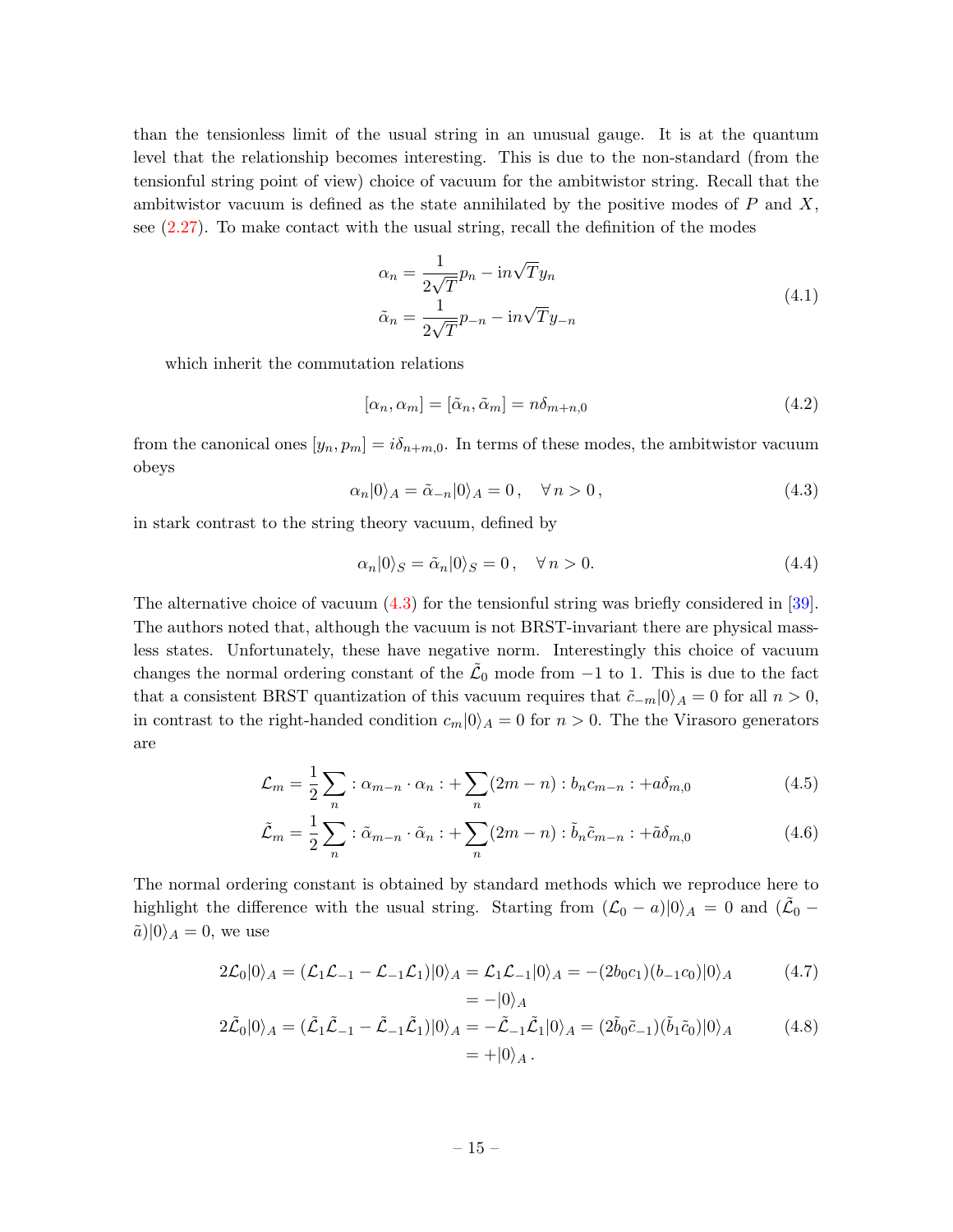So the normal ordering ambiguity of the operator  $\mathcal{L}_0 + \tilde{\mathcal{L}}_0$ , which contains the mass-shell condition, is "transferred" to the angular momentum operator  $\mathcal{L}_0 - \tilde{\mathcal{L}}_0$ . Physical states are then restricted to those with angular momentum 2 and the spectrum is truncated. Contrary to the null string the spectrum is not all massless, there are two massive states with the same, but opposite mass proportional to the tension  $T<sup>7</sup>$  $T<sup>7</sup>$  $T<sup>7</sup>$  Consistency of the quantization procedure also requires that the vacuum obeys

<span id="page-16-1"></span>
$$
\mathcal{L}_n|0\rangle_A = \tilde{\mathcal{L}}_{-n}|0\rangle_A = 0, \quad \forall n > 0,
$$
\n(4.9)

this effectively exchanges the roles of translations and special conformal transformations in the left-handed part of the conformal algebra. That is, we're picking different representation spaces for the right-handed Virasoro and for the left-handed Virasoro.

Going one step further we can define the modes

$$
L_n = (\mathcal{L}_n - \tilde{\mathcal{L}}_{-n}) = -i \sum k p_{n-k} \cdot y_k - 2\delta_{n,0}
$$
 (4.10)

$$
M_n = T(\mathcal{L}_n + \tilde{\mathcal{L}}_{-n}) = \frac{1}{2} \sum_k \frac{1}{2} p_{n-k} \cdot p_k + 2T^2(k-n)ky_{n-k} \cdot y_k.
$$
 (4.11)

In the  $T \to 0$  limit they coincide with the constraint modes of the Ambitwistor string, including the normal ordering constant. This change of sign was also noted in [\[24,](#page-20-13) [50\]](#page-22-1), but there it was attributed to some kind of change in boundary conditions for the bosonic string  $X$ field. As explained above our point of view is that this is the result of a twisted quantization schemes for the string.

We further note that the ambitwistor vacuum  $|0\rangle_A$  and the string theory vacuum  $|0\rangle_S$ are not related by a Bogolioubov transformation, they give inequivalent quantizations of the classical string. That is, these vacua live in different, unitarily inequivalent, Hilbert spaces. This implies that the quantum Ambitwistor string is not a subsector of the usual string in any natural way. This also explains why the Ambitwistor string does not come from the  $T \to \infty$  limit of the string (field theory or  $\alpha' \to 0$  limit), since it is in fact the null string in disguise. One last thing to note is that the combination of modes [\(4.10\)](#page-16-1) corresponds to the well-defined modes in the ultrarelativistic limit of the Virasoro algebra, which is equivalent to the tensionless limit of the algebra [\[23,](#page-20-12) [31\]](#page-21-2).

To close this section we mention that above alternative quantization of the string can be achieved by a slight modification of the Ambitwistor string. While still using the chiral action [\(3.1\)](#page-10-2), we modify the constraint

$$
\mathcal{H} = P^2 + (\partial X)^2. \tag{4.12}
$$

<span id="page-16-0"></span><sup>&</sup>lt;sup>7</sup>This was also noted in  $[39, 50]$  $[39, 50]$  $[39, 50]$ .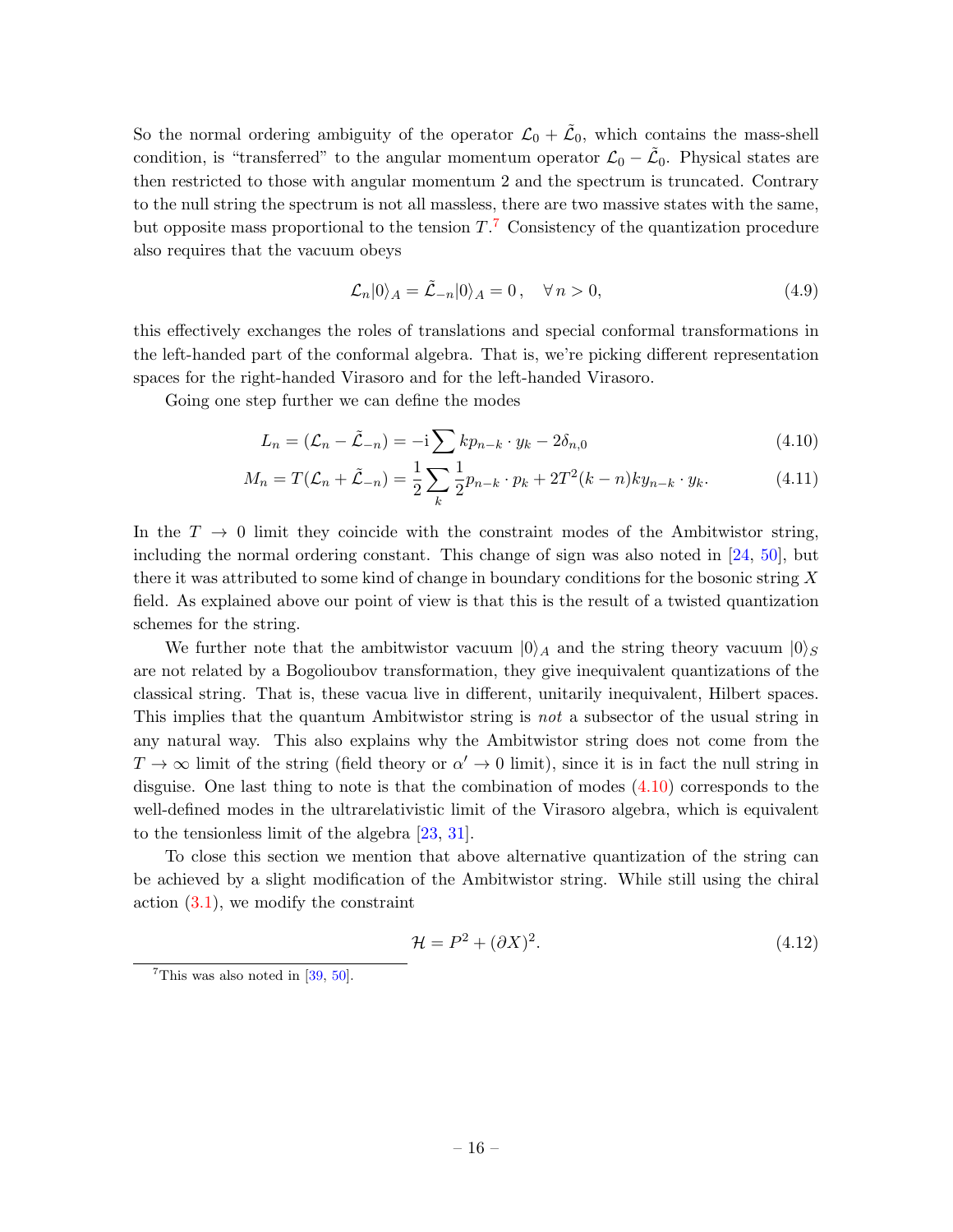Using the free OPEs, it is easy to see that the algebra of constraints is modified to

$$
\mathcal{T}(z)\mathcal{T}(w) \simeq \frac{2\mathcal{T}}{(z-w)^2} + \frac{\partial \mathcal{T}}{(z-w)}
$$
  

$$
\mathcal{T}(z)\mathcal{H}(w) \simeq \frac{2\mathcal{H}}{(z-w)^2} + \frac{\partial \mathcal{H}}{(z-w)}
$$
  

$$
\mathcal{H}(z)\mathcal{H}(w) \simeq -\frac{8\mathcal{T}}{(z-w)^2} + \frac{4\partial \mathcal{T}}{(z-w)}
$$
(4.13)

where  $\mathcal{T} = -P \cdot \partial X$  is the stress-energy tensor. The massless sector consists of the BRST closed vertex operators

$$
U = c\tilde{c}\epsilon_{\mu\nu}(P^{\mu}P^{\nu} - \partial X^{\mu}\partial X^{\nu})e^{ik \cdot X}
$$
  
\n
$$
B = c\tilde{c}\epsilon_{\mu\nu}P^{[\mu}\partial X^{\nu]}e^{ik \cdot X}
$$
  
\n
$$
D = c\tilde{c}(P^2 - (\partial X)^2)e^{ik \cdot X}
$$
\n(4.14)

corresponding to a graviton, b-field and dilaton, respectively. The fields c and  $\tilde{c}$  are the ghosts for the constraints, see  $[6]$ . Contrary to the original bosonic Ambitwistor string, the cohomology now allows for massive states. There are two massive spin two states given by

$$
V = c\tilde{c}\epsilon_{\mu\nu}(P^{\mu}P^{\nu} + \partial X^{\mu}\partial X^{\nu} \pm P^{(\mu}\partial X^{\nu)})e^{ik \cdot X}
$$
\n(4.15)

with masses  $k^2 = \pm 4$  in our conventions. Besides being a realization of the alternative quantization of the string, this is very reminiscent of the HSZ theory [\[49,](#page-22-0) [50\]](#page-22-1). We believe that the CFT above gives a realization of that theory and might help in calculating higher-point amplitudes. The tension might be restored by dimensional analysis, and in the  $T \to 0$  limit the two massive spin two states become massless and indistinguishable from the graviton vertex operator. In this limit the model reduces to the original Ambitwistor string.

#### <span id="page-17-0"></span>4.2 The spinning string

The bosonic string in the alternative quantization scheme  $(4.3)$  has negative normed states which are the same as the ones found in the null string. The next step is then to add supersymmetry and see if the resulting model has only positive normed states in analogy with the null string. We will see that this is indeed the case, though the resulting quantization procedure looks strange from the original worldsheet perspective.<sup>[8](#page-17-1)</sup>

Classically the supersymmetry is the same as the usual  $(1, 1)$  string, that is, the fermionic generators are

$$
\mathcal{G}_r = \sum \alpha_n \cdot \psi_{r-n} , \quad \tilde{\mathcal{G}}_r = \sum \tilde{\alpha}_n \cdot \tilde{\psi}_{r-n} . \tag{4.16}
$$

To have a consistent BRST quantization their action on the vacuum must be different form the usual string, in particular  $\tilde{\psi}_r |0\rangle_A = 0$  for all  $r > -\frac{1}{2}$  $\frac{1}{2}$ . This has a cascading effect for

<span id="page-17-1"></span><sup>&</sup>lt;sup>8</sup>Instead of the requirement that right movers are holomorphic around the origin and left movers antiholomorphic around the origin, the twisted quantization requires right movers to be holomorphic around the origin and left movers to be antiholomorphic around infinity.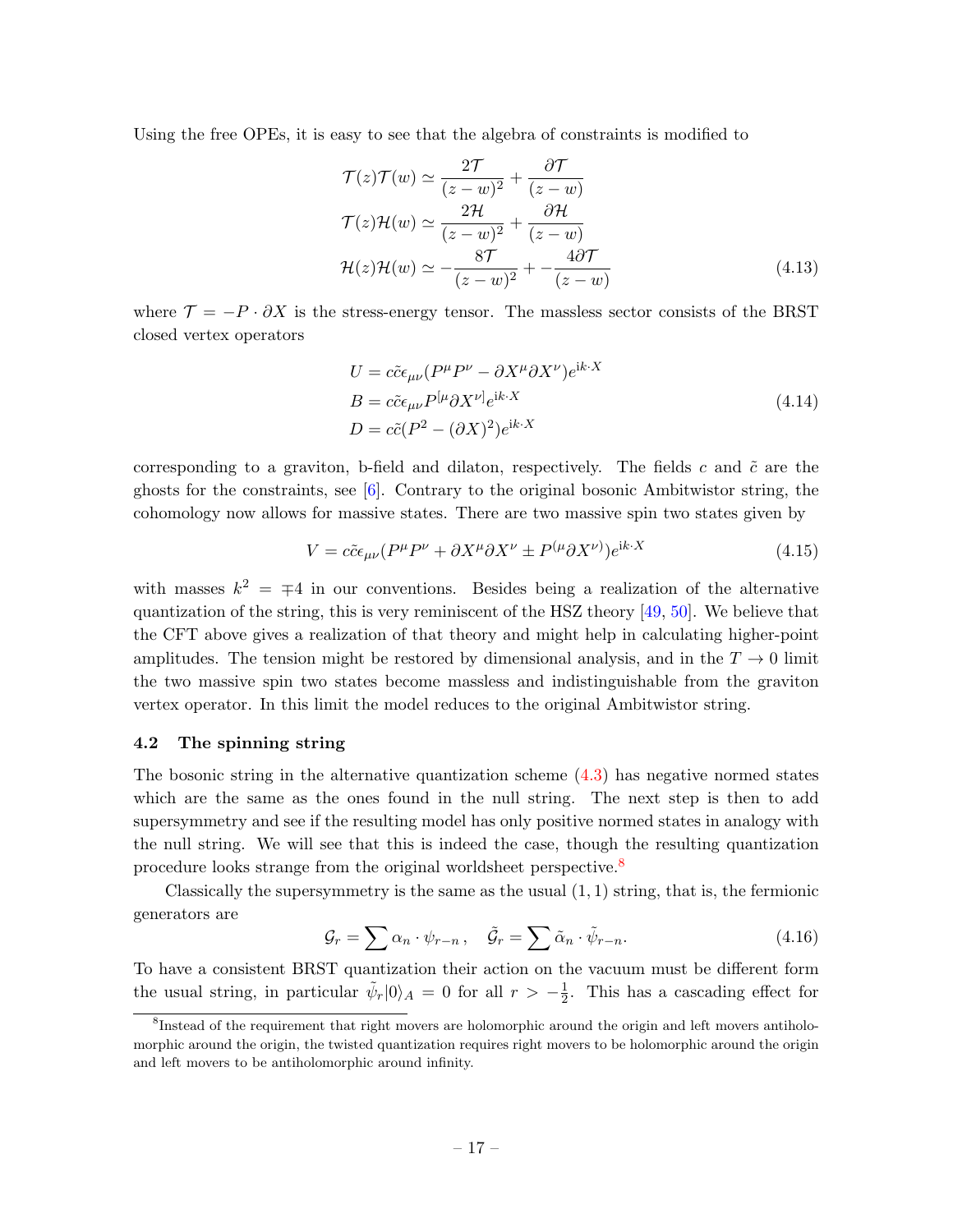the left-handed fields. The bosonic ghost vacuum now obeys  $\tilde{\gamma}_{-n}|0\rangle_A = 0$  for  $n > 0$  which contributes  $+\frac{1}{2}$  to the normal ordering constant of  $\tilde{\mathcal{L}}_0$ . The end result is that all the lefthanded fields have their quantization flipped, that is, their positive modes now annihilate the vacuum, and the spectrum is truncated to states with angular momentum 1. This is analogous to the bosonic case, but now the GSO projected physical states are built out of the fermions,  $\psi_{-1/2} \tilde{\psi}_{1/2} | k \rangle_A$ , instead of the modes of X. Once gauge-invariances are taken into account<sup>[9](#page-18-0)</sup> the physical states have positive norm. This reflects the situation for the null spinning string, but here the tension has been kept finite. It is interesting to note that, like in the bosonic case, there are possible massive states, of the form  $\psi\psi$  and  $\psi\psi$ . However, they are projected out by the GSO projection. So, even at finite  $T$  the only physical states in the spectrum are massless.

It is easy to see that the algebra of constraints limits nicely into the ambitwistor string constraint algebra. Define the modes

$$
L_n = (\mathcal{L}_n - \tilde{\mathcal{L}}_{-n}), \quad M_n = T(\mathcal{L}_n + \tilde{\mathcal{L}}_{-n}),
$$
  
\n
$$
G_r = \sqrt{T} \mathcal{G}_n, \qquad \tilde{G}_r = \sqrt{T} \tilde{\mathcal{G}}_{-n}.
$$
\n(4.17)

The bosonic part of the algebra mimics what happens in the bosonic string. The relevant fermionic anticommutators are

$$
\{G_r, G_s\} = \{\tilde{G}_r, \tilde{G}_s\} = M_{r+s}
$$
\n(4.18)

$$
\{G_r, \tilde{G}_s\} = TL_{r+s}.\tag{4.19}
$$

When  $T = 0$ , this algebra is isomorphic to that of the spinning ambitwistor string [\[6\]](#page-19-3), and also coincide with the commutators found in [\[17\]](#page-20-6) for the worldsheet supersymmetrization of the null string. As seen in the bosonic case, the tensionless limit mixes left and righthanded generators in a non-trivial way. We note that this algebra does not coincide with a supersymmetrization of the GCA algebra used in [\[51\]](#page-22-2). In our case, we are interested in the  $T \rightarrow 0$  limit of the algebra, which corresponds to the ultra-relativistic limit of the bosonic part of the string, while in [\[51\]](#page-22-2), the limit studied also involves contracting the odd sector.

In the purely bosonic case the algebras obtained from these two limits are isomorphic. In the supersymmetric case there seems to be some freedom in how the fermionic generators are rescaled and combined in order to get finite, non-trivial generators. Clearly, the scalings above are the correct ones in order to reproduce the spinning tensionless string, but it would be interesting to study if the other possible scalings give interesting theories. This limit can also be taking at the quantum level in a similar way to the bosonic case, and the central charge is seen to still vanishes only in ten dimensions.

We close this section by noting that the construction of  $[52]^{10}$  $[52]^{10}$  $[52]^{10}$  $[52]^{10}$  appears as an hybrid formulation, somehow close to Fairlie & Robert's original paper [\[54\]](#page-22-4). The string integrand is

<span id="page-18-1"></span><span id="page-18-0"></span><sup>&</sup>lt;sup>9</sup>This is most easily done by going to lightcone gauge.

 $10$ Some observations about the connection between integration by parts in string theory and the scattering equations were also made in [\[53\]](#page-22-5).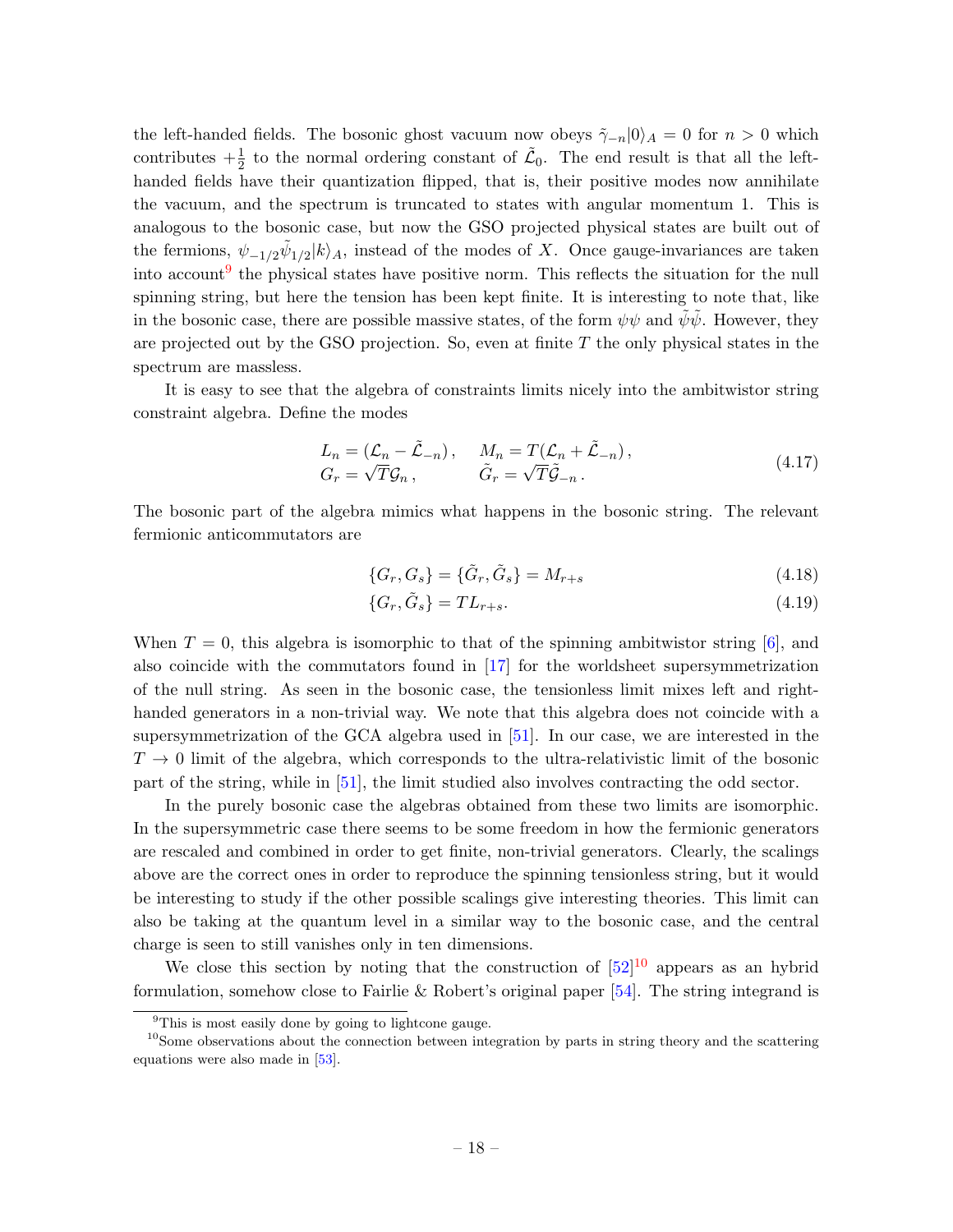computed at finite tension, but the nearest neighbour interaction term  $T^2 X'^2$  is dropped in the constraint eq.  $(2.4)$ . It remains to be understood how this fits exactly in the rich network of theories that were discussed here and in the aforementioned references.

# <span id="page-19-0"></span>5 Discussion

We showed that the Ambitwistor string is only related to the usual string at the classical level, being a way of describing the  $T \to 0$  limit of the string, i.e. the null string. This also explains why the scattering equations, a feature appearing in the high energy limit of strings also appears in a crucial way in the Ambitwistor string. Though a more complete treatment of the moduli problem for the null string is left for future work. It is at the quantum level that these theories differ in a profound way. The quantization procedures for the two theories are inequivalent and there is no canonical way of relating the vacuum in one theory to the vacuum in the other. Nevertheless, one might still hope to find  $\alpha'$  corrections to the Ambitwistor string keeping in mind the issues addressed in this paper. There are also other questions to address in future works; like other possible null strings and their Ambitwistor description, including the tensionless limit of heterotic and open strings, and especially the construction of the measure on the moduli space.

Acknowledgements We would like to thank Blagoje Oblak, Lionel Mason, Nima Doroud, David Skinner, Bo Sundborg for interesting discussions and comments. The work of ED is supported by EPSRC grant EP/M018911/1, the work of PT is supported by STFC grant ST/L000385/1 and Queens' College Cambridge Postdoctoral Research Associateship.

# References

- <span id="page-19-1"></span>[1] F. Cachazo, S. He and E. Y. Yuan, Scattering of Massless Particles: Scalars, Gluons and Gravitons, JHEP 1407 [\(2014\) 033,](http://dx.doi.org/10.1007/JHEP07(2014)033) [[1309.0885](http://arxiv.org/abs/1309.0885)].
- [2] F. Cachazo, S. He and E. Y. Yuan, Scattering of Massless Particles in Arbitrary Dimensions, [Phys.Rev.Lett.](http://dx.doi.org/10.1103/PhysRevLett.113.171601) 113 (2014) 171601, [[1307.2199](http://arxiv.org/abs/1307.2199)].
- [3] F. Cachazo, S. He and E. Y. Yuan, Scattering Equations and Kawai-Lewellen-Tye Orthogonality, Phys. Rev. D90 [\(2014\) 065001,](http://dx.doi.org/10.1103/PhysRevD.90.065001) [[1306.6575](http://arxiv.org/abs/1306.6575)].
- <span id="page-19-5"></span>[4] F. Cachazo, S. He and E. Y. Yuan, Scattering Equations and Matrices: from Einstein to Yang-Mills, Dbi and Nlsm, JHEP 07 [\(2015\) 149,](http://dx.doi.org/10.1007/JHEP07(2015)149) [[1412.3479](http://arxiv.org/abs/1412.3479)].
- <span id="page-19-2"></span>[5] F. Cachazo, S. He and E. Y. Yuan, Einstein-Yang-Mills Scattering Amplitudes from Scattering Equations, JHEP 01 [\(2015\) 121,](http://dx.doi.org/10.1007/JHEP01(2015)121) [[1409.8256](http://arxiv.org/abs/1409.8256)].
- <span id="page-19-3"></span>[6] L. Mason and D. Skinner, Ambitwistor strings and the scattering equations, JHEP 07 [\(2014\)](http://dx.doi.org/10.1007/JHEP07(2014)048) [048,](http://dx.doi.org/10.1007/JHEP07(2014)048) [[1311.2564](http://arxiv.org/abs/1311.2564)].
- <span id="page-19-4"></span>[7] N. Berkovits, *Infinite Tension Limit of the Pure Spinor Superstring*, *JHEP* 1403 [\(2014\) 017,](http://dx.doi.org/10.1007/JHEP03(2014)017) [[1311.4156](http://arxiv.org/abs/1311.4156)].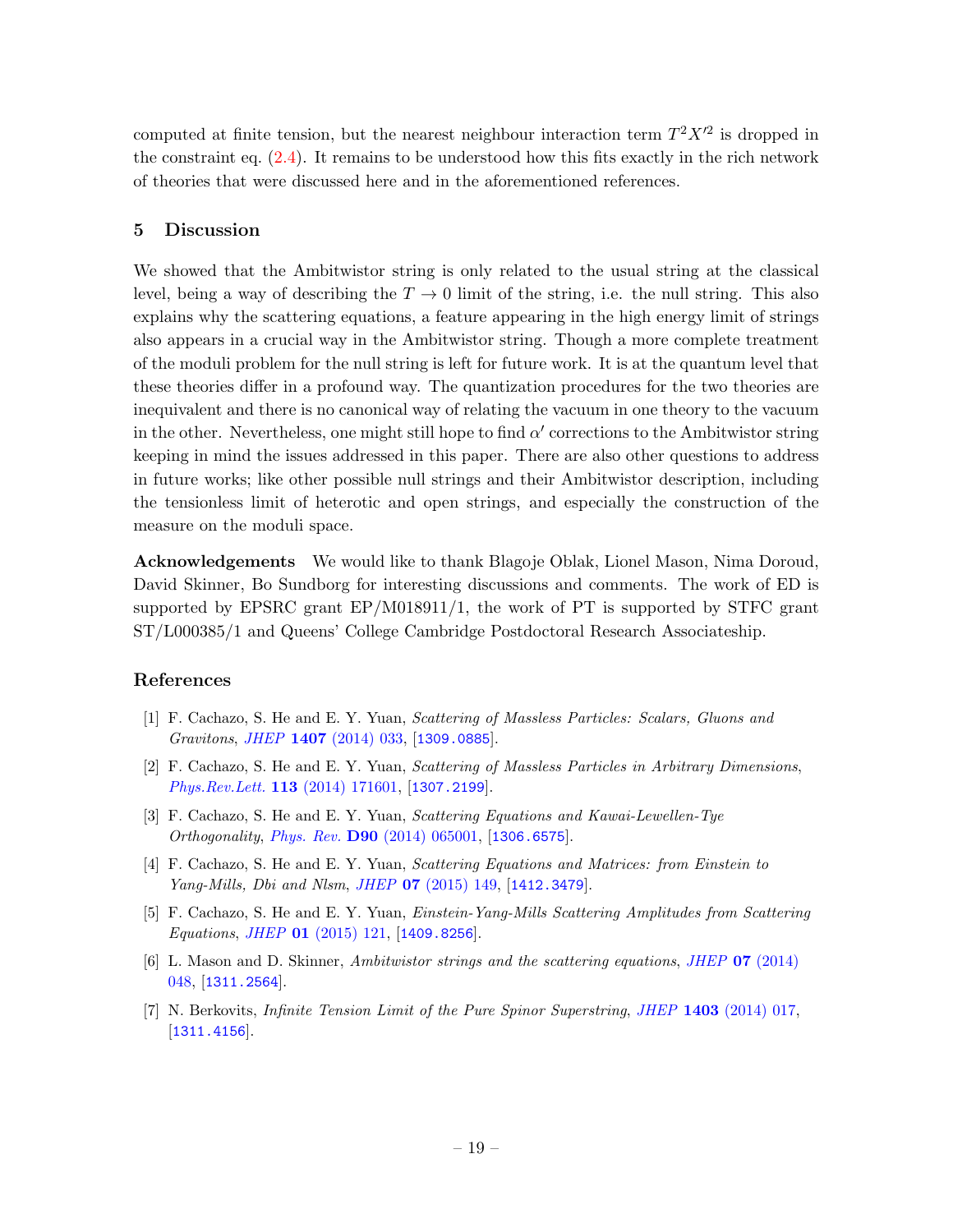- <span id="page-20-0"></span>[8] E. Casali, Y. Geyer, L. Mason, R. Monteiro and K. A. Roehrig, New Ambitwistor String Theories, JHEP 11 [\(2015\) 038,](http://dx.doi.org/10.1007/JHEP11(2015)038) [[1506.08771](http://arxiv.org/abs/1506.08771)].
- <span id="page-20-18"></span>[9] T. Adamo, E. Casali and D. Skinner, A Worldsheet Theory for Supergravity, JHEP 02 [\(2015\)](http://dx.doi.org/10.1007/JHEP02(2015)116) [116,](http://dx.doi.org/10.1007/JHEP02(2015)116) [[1409.5656](http://arxiv.org/abs/1409.5656)].
- <span id="page-20-1"></span>[10] T. Adamo and E. Casali, Scattering equations, supergravity integrands, and pure spinors, [JHEP](http://dx.doi.org/10.1007/JHEP05(2015)120) 05 [\(2015\) 120,](http://dx.doi.org/10.1007/JHEP05(2015)120) [[1502.06826](http://arxiv.org/abs/1502.06826)].
- <span id="page-20-2"></span>[11] T. Adamo, E. Casali and D. Skinner, Ambitwistor strings and the scattering equations at one loop, JHEP 04 [\(2014\) 104,](http://dx.doi.org/10.1007/JHEP04(2014)104) [[1312.3828](http://arxiv.org/abs/1312.3828)].
- [12] E. Casali and P. Tourkine, Infrared behaviour of the one-loop scattering equations and supergravity integrands, JHEP 04 [\(2015\) 013,](http://dx.doi.org/10.1007/JHEP04(2015)013) [[1412.3787](http://arxiv.org/abs/1412.3787)].
- [13] Y. Geyer, L. Mason, R. Monteiro and P. Tourkine, Loop Integrands for Scattering Amplitudes from the Riemann Sphere, [Phys. Rev. Lett.](http://dx.doi.org/10.1103/PhysRevLett.115.121603) 115 (2015) 121603, [[1507.00321](http://arxiv.org/abs/1507.00321)].
- <span id="page-20-3"></span>[14] Y. Geyer, L. Mason, R. Monteiro and P. Tourkine, One-loop amplitudes on the Riemann sphere, JHEP 03 [\(2016\) 114,](http://dx.doi.org/10.1007/JHEP03(2016)114) [[1511.06315](http://arxiv.org/abs/1511.06315)].
- <span id="page-20-4"></span>[15] D. Amati, M. Ciafaloni and G. Veneziano, Superstring Collisions at Planckian Energies, [Phys.](http://dx.doi.org/10.1016/0370-2693(87)90346-7) Lett. **B197** [\(1987\) 81.](http://dx.doi.org/10.1016/0370-2693(87)90346-7)
- <span id="page-20-5"></span>[16] D. J. Gross and P. F. Mende, String Theory Beyond the Planck Scale, [Nucl. Phys.](http://dx.doi.org/10.1016/0550-3213(88)90390-2) B303 (1988) [407–454.](http://dx.doi.org/10.1016/0550-3213(88)90390-2)
- <span id="page-20-6"></span>[17] J. Gamboa, C. Ramirez and M. Ruiz-Altaba, Null Spinning Strings, [Nucl. Phys.](http://dx.doi.org/10.1016/0550-3213(90)90627-P) B338 (1990) [143–187.](http://dx.doi.org/10.1016/0550-3213(90)90627-P)
- <span id="page-20-7"></span>[18] J. Gamboa, C. Ramirez and M. Ruiz-Altaba, Quantum Null (Super)Strings, [Phys. Lett.](http://dx.doi.org/10.1016/0370-2693(89)90578-9) B225 [\(1989\) 335–339.](http://dx.doi.org/10.1016/0370-2693(89)90578-9)
- <span id="page-20-8"></span>[19] A. Schild, Classical Null Strings, Phys. Rev. D16 [\(1977\) 1722.](http://dx.doi.org/10.1103/PhysRevD.16.1722)
- <span id="page-20-9"></span>[20] F. Lizzi, B. Rai, G. Sparano and A. Srivastava, Quantization of the Null String and Absence of Critical Dimensions, [Phys. Lett.](http://dx.doi.org/10.1016/0370-2693(86)90101-2) B182 (1986) 326.
- <span id="page-20-10"></span>[21] D. J. Gross, High-Energy Symmetries of String Theory, [Phys. Rev. Lett.](http://dx.doi.org/10.1103/PhysRevLett.60.1229) 60 (1988) 1229.
- <span id="page-20-11"></span>[22] A. Bagchi and R. Gopakumar, Galilean Conformal Algebras and AdS/CFT, JHEP 07 [\(2009\)](http://dx.doi.org/10.1088/1126-6708/2009/07/037) [037,](http://dx.doi.org/10.1088/1126-6708/2009/07/037) [[0902.1385](http://arxiv.org/abs/0902.1385)].
- <span id="page-20-12"></span>[23] A. Bagchi, Tensionless Strings and Galilean Conformal Algebra, JHEP 05 [\(2013\) 141,](http://dx.doi.org/10.1007/JHEP05(2013)141) [[1303.0291](http://arxiv.org/abs/1303.0291)].
- <span id="page-20-13"></span>[24] W. Siegel, Amplitudes for Left-Handed Strings, [1512.02569](http://arxiv.org/abs/1512.02569).
- <span id="page-20-14"></span>[25] B. Sundborg, Strongly Topological Interactions of Tensionless Strings, [hep-th/9405195](http://arxiv.org/abs/hep-th/9405195).
- <span id="page-20-15"></span>[26] K. Ohmori, Worldsheet Geometries of Ambitwistor String, JHEP 06 [\(2015\) 075,](http://dx.doi.org/10.1007/JHEP06(2015)075) [[1504.02675](http://arxiv.org/abs/1504.02675)].
- <span id="page-20-16"></span>[27] J. Isberg, U. Lindstrom, B. Sundborg and G. Theodoridis, Classical and Quantized Tensionless Strings, Nucl. Phys. B411 [\(1994\) 122–156,](http://dx.doi.org/10.1016/0550-3213(94)90056-6) [[hep-th/9307108](http://arxiv.org/abs/hep-th/9307108)].
- <span id="page-20-17"></span>[28] A. Karlhede and U. Lindstrom, The Classical Bosonic String in the Zero Tension Limit, [Class.](http://dx.doi.org/10.1088/0264-9381/3/4/002) Quant. Grav. 3 [\(1986\) L73–L75.](http://dx.doi.org/10.1088/0264-9381/3/4/002)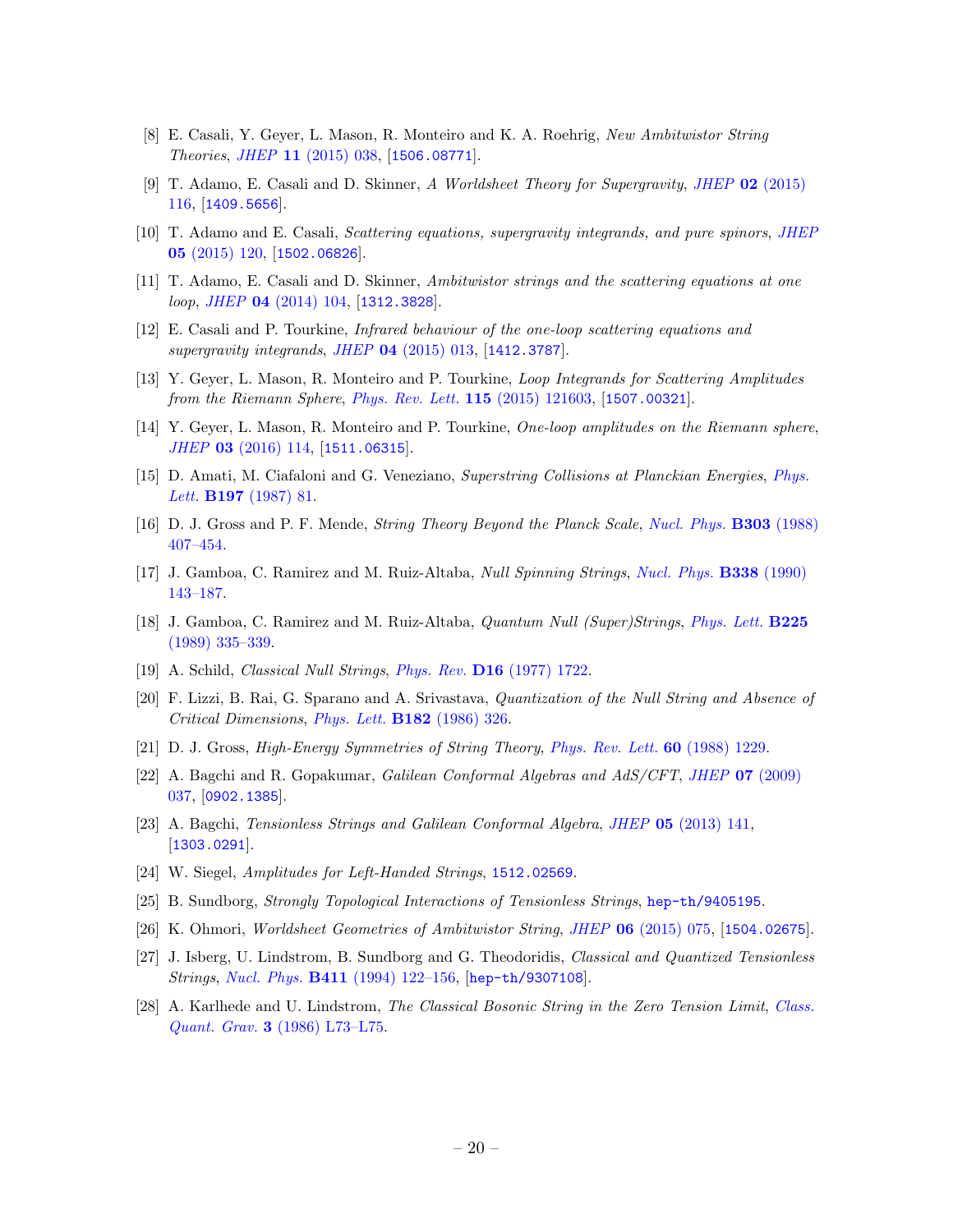- <span id="page-21-0"></span>[29] U. Lindström, B. Sundborg and G. Theodoridis, The Zero Tension Limit of the Superstring, Phys. Lett. B253 [\(1991\) 319–323.](http://dx.doi.org/10.1016/0370-2693(91)91726-C)
- <span id="page-21-1"></span>[30] A. Bagchi, R. Gopakumar, I. Mandal and A. Miwa, Gca in 2D, JHEP 08 [\(2010\) 004,](http://dx.doi.org/10.1007/JHEP08(2010)004) [[0912.1090](http://arxiv.org/abs/0912.1090)].
- <span id="page-21-2"></span>[31] A. Bagchi, S. Chakrabortty and P. Parekh, Tensionless Strings from Worldsheet Symmetries, JHEP 01 [\(2016\) 158,](http://dx.doi.org/10.1007/JHEP01(2016)158) [[1507.04361](http://arxiv.org/abs/1507.04361)].
- <span id="page-21-3"></span>[32] A. Campoleoni, H. A. Gonzalez, B. Oblak and M. Riegler, Bms Modules in Three Dimensions, in International Workshop on Higher Spin Gauge Theories Singapore, Singapore, November 4-6, 2015, 2016. [1603.03812](http://arxiv.org/abs/1603.03812).
- [33] G. Barnich and B. Oblak, Notes on the Bms Group in Three Dimensions: I. Induced Representations, JHEP 06 [\(2014\) 129,](http://dx.doi.org/10.1007/JHEP06(2014)129) [[1403.5803](http://arxiv.org/abs/1403.5803)].
- [34] G. Barnich, L. Donnay, J. Matulich and R. Troncoso, Asymptotic Symmetries and Dynamics of Three-Dimensional Flat Supergravity, JHEP 08 [\(2014\) 071,](http://dx.doi.org/10.1007/JHEP08(2014)071) [[1407.4275](http://arxiv.org/abs/1407.4275)].
- <span id="page-21-4"></span>[35] G. Barnich and C. Troessaert, Aspects of the Bms/CFT Correspondence, JHEP 05 [\(2010\) 062,](http://dx.doi.org/10.1007/JHEP05(2010)062) [[1001.1541](http://arxiv.org/abs/1001.1541)].
- <span id="page-21-5"></span>[36] Y. Geyer, A. E. Lipstein and L. Mason, Ambitwistor strings at null infinity and (subleading) soft limits, [Class. Quant. Grav.](http://dx.doi.org/10.1088/0264-9381/32/5/055003) 32 (2015) 055003, [[1406.1462](http://arxiv.org/abs/1406.1462)].
- <span id="page-21-6"></span>[37] T. Adamo, E. Casali and D. Skinner, Perturbative gravity at null infinity, [Class. Quant. Grav.](http://dx.doi.org/10.1088/0264-9381/31/22/225008) 31 [\(2014\) 225008,](http://dx.doi.org/10.1088/0264-9381/31/22/225008) [[1405.5122](http://arxiv.org/abs/1405.5122)].
- <span id="page-21-7"></span>[38] T. Adamo and E. Casali, Perturbative gauge theory at null infinity, [Phys. Rev.](http://dx.doi.org/10.1103/PhysRevD.91.125022) D91 (2015) [125022,](http://dx.doi.org/10.1103/PhysRevD.91.125022) [[1504.02304](http://arxiv.org/abs/1504.02304)].
- <span id="page-21-8"></span>[39] S. Hwang, R. Marnelius and P. Saltsidis, A General BRST Approach to String Theories with Zeta Function Regularizations, J. Math. Phys. 40 [\(1999\) 4639–4657,](http://dx.doi.org/10.1063/1.532994) [[hep-th/9804003](http://arxiv.org/abs/hep-th/9804003)].
- <span id="page-21-9"></span>[40] J. Barcelos-Neto, C. Ramirez and M. Ruiz-Altaba, Phase Space Lagrangians for Null Spinning Strings, Z. Phys. C47 [\(1990\) 241–246.](http://dx.doi.org/10.1007/BF01552345)
- <span id="page-21-10"></span>[41] U. Lindström, B. Sundborg and G. Theodoridis, The Zero Tension Limit of the Spinning String, Phys. Lett. B258 [\(1991\) 331–334.](http://dx.doi.org/10.1016/0370-2693(91)91094-C)
- <span id="page-21-11"></span>[42] P. Saltsidis, Hamiltonian BRST Quantization of the Conformal Spinning String, [Nucl. Phys.](http://dx.doi.org/10.1016/0550-3213(95)00243-L) B446 [\(1995\) 286–298,](http://dx.doi.org/10.1016/0550-3213(95)00243-L) [[hep-th/9503062](http://arxiv.org/abs/hep-th/9503062)].
- <span id="page-21-12"></span>[43] E. Witten, Perturbative gauge theory as a string theory in twistor space, [Commun. Math. Phys.](http://dx.doi.org/10.1007/s00220-004-1187-3) 252 [\(2004\) 189–258,](http://dx.doi.org/10.1007/s00220-004-1187-3) [[hep-th/0312171](http://arxiv.org/abs/hep-th/0312171)].
- [44] N. Berkovits, An Alternative string theory in twistor space for  $N=4$  superYang-Mills, [Phys. Rev.](http://dx.doi.org/10.1103/PhysRevLett.93.011601) Lett. 93 [\(2004\) 011601,](http://dx.doi.org/10.1103/PhysRevLett.93.011601) [[hep-th/0402045](http://arxiv.org/abs/hep-th/0402045)].
- [45] D. Skinner, Twistor Strings for N=8 Supergravity, [1301.0868](http://arxiv.org/abs/1301.0868).
- <span id="page-21-13"></span>[46] Y. Geyer, A. E. Lipstein and L. J. Mason, Ambitwistor Strings in Four Dimensions, [Phys. Rev.](http://dx.doi.org/10.1103/PhysRevLett.113.081602) Lett. **113** [\(2014\) 081602,](http://dx.doi.org/10.1103/PhysRevLett.113.081602) [[1404.6219](http://arxiv.org/abs/1404.6219)].
- <span id="page-21-14"></span>[47] W. Siegel, Untwisting the Twistor Superstring, [hep-th/0404255](http://arxiv.org/abs/hep-th/0404255).
- <span id="page-21-15"></span>[48] I. Bandos, Twistor/ambitwistor strings and null-superstrings in spacetime of  $D=4$ , 10 and 11 dimensions, JHEP  $09$  [\(2014\) 086,](http://dx.doi.org/10.1007/JHEP09(2014)086) [[1404.1299](http://arxiv.org/abs/1404.1299)].